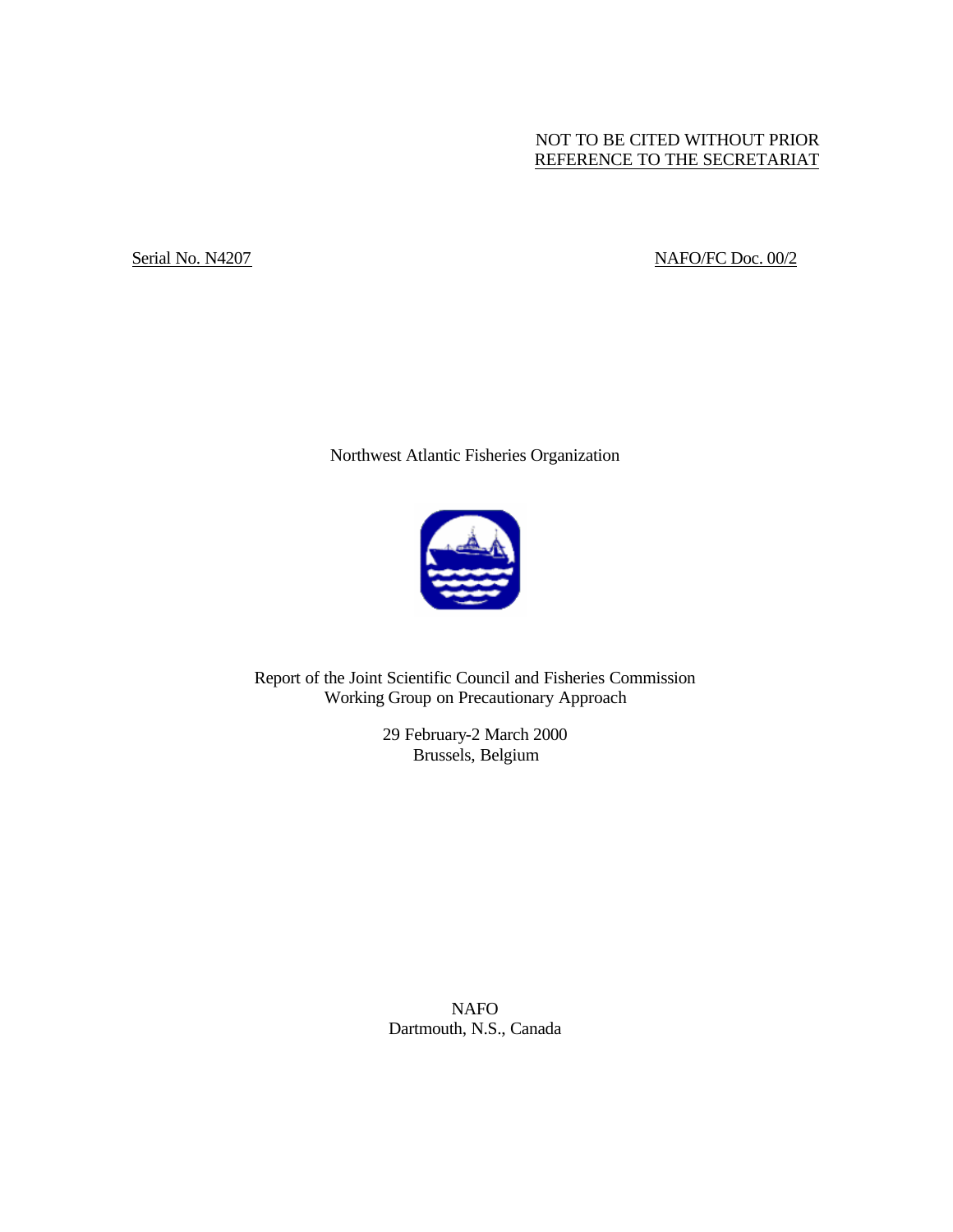# **Report of the Joint Scientific Council and Fisheries Commission Working Group on Precautionary Approach**

29 February-02 March 2000 Brussels, Belgium

| 1. |                                                                                                                                              | 3              |
|----|----------------------------------------------------------------------------------------------------------------------------------------------|----------------|
| 2. |                                                                                                                                              | $\mathfrak{Z}$ |
| 3. |                                                                                                                                              | $\overline{3}$ |
| 4. |                                                                                                                                              | $\overline{3}$ |
| 5. | Operationalizing the Precautionary Approach into the Management                                                                              | 7              |
| 6. | Implementation Plan for the Precautionary Approach to other                                                                                  |                |
|    |                                                                                                                                              | 9              |
| 7. | Consideration of Changes or Additions to the Fisheries Commission's                                                                          |                |
| 8. | Request to the Scientific Council to Reflect the Precautionary Approach<br>Consideration of Criteria for Reopening a Fishery in Light of the | 10             |
|    | Precautionary Approach                                                                                                                       | 11             |
| 9. | Consideration of Additional Supportive Management Measures to                                                                                |                |
|    | Complement the Application of the Precautionary Approach                                                                                     | 12             |
|    |                                                                                                                                              | 12             |
|    |                                                                                                                                              | 13             |
|    |                                                                                                                                              | 13             |
|    |                                                                                                                                              | 14             |
|    |                                                                                                                                              | 18             |
|    |                                                                                                                                              | 19             |
|    | Annex 4. Chairman's Summary of CWP Intersessional Meeting 2000                                                                               | 20             |
|    |                                                                                                                                              | 25             |
|    | Annex 6. Next steps in the implementation of the PA                                                                                          |                |
|    |                                                                                                                                              | 29             |
|    | Annex 7. Next steps in the implementation of the PA                                                                                          |                |
|    |                                                                                                                                              | 30             |
|    | Annex 8. Next steps in the implementation of the PA                                                                                          |                |
|    |                                                                                                                                              | 31             |
|    |                                                                                                                                              | 32             |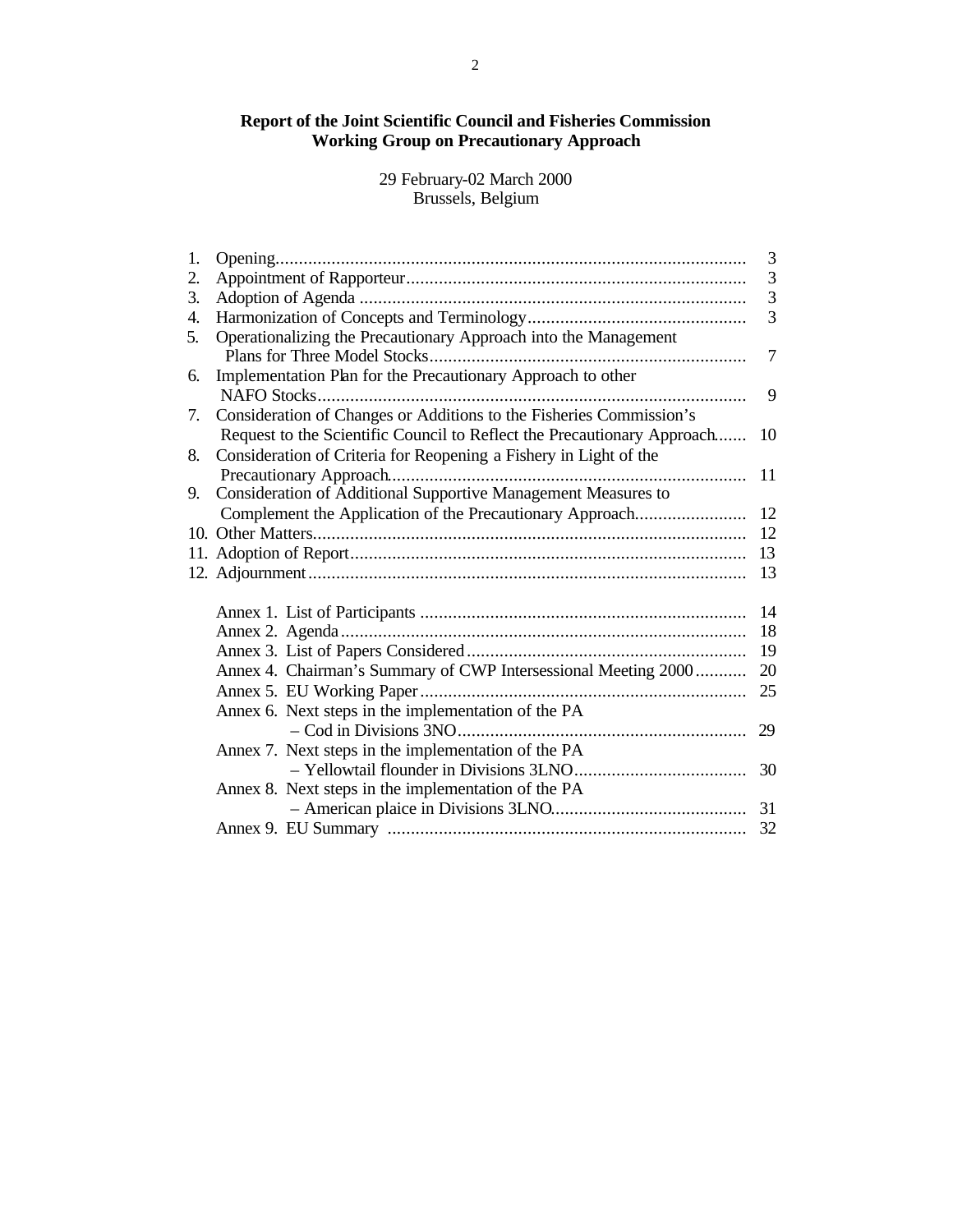# **Report of the Joint Scientific Council and Fisheries Commission Working Group on Precautionary Approach**

29 February- 2 March 2000 Brussels, Belgium

## **1. Opening**

The Joint Scientific Council and Fisheries Commission Working Group on Precautionary Approach was called to order by Co-Chairmen W. B. Brodie and J. Baird (Canada) at 1015 hr, 29 February 2000, at Albert Borschette Conference Centre, Brussels, Belgium. Representatives from Canada, Denmark (in respect of the Faroe Islands and Greenland), European Union, Iceland, Japan, Norway, Russian Federation and the United States of America and observers from NEAFC were present (Annex 1). The Chairman welcomed participants and expressed gratitude to the host Contracting Party (EU) for the invitation to host the meeting and for the excellent facilities.

The Co-Chairmen first outlined the history of the development of the Precautionary Approach (PA) at NAFO. In particular, the Scientific Council began discussions on the PA during its June 1997 Meeting. This was followed by the Scientific Council Workshop in March 1998 and the first Joint Fisheries Commission and Scientific Council Working Group Meeting in May 1998. Subsequent to the Scientific Council Meeting of 27 April – 1 May 1999, and the Joint Scientific Council and Fisheries Commission Working Group Meeting of 3-5 May 1999, the Terms of Reference and Agenda for this meeting of the Working Group were developed by the Fisheries Commission during its Annual Meeting in 13-17 September 1999. The Co-Chairmen highlighted the NAFO FC Doc. 99/13 on the Resolution to Guide Implementation of the Precautionary Approach within NAFO.

## **2. Appointment of Rapporteur**

The Co-Chairmen proposed that T. Amaratunga, Assistant Executive Secretary, should act as the rapporteur for the general preparation of the report of this meeting, while individual rapporteurs will be appointed when necessary to address certain specific agenda items (e.g. Agenda items 4, 5, 6, 7, 8, 9 and 10).

#### **3. Adoption of Agenda**

In considering the agenda, the Chairman noted the Provisional Agenda circulated by the Executive Secretary on 31 December 1999 in accordance with Rule 4.2 of the Rules of Procedure.

The Working Group (WG on PA) noted that the CWP Intersessional Meeting held during 14-16 February in Copenhagen, Denmark, had considered inter-agency (NAFO, ICES, ICCAT and FAO) concepts and terminology of PA. The WG on PA agreed to review the Draft report of that meeting. The agenda was accordingly modified to include Item 4a for consideration of the CWP Working Group report, and adopted (see Annex 2). List of papers considered is at Annex 3.

### **4. Harmonization of Concepts and Terminology**

#### **a. Report of CWP Intersessional meeting – February 2000**

The Draft report of the CWP Intersessional Meeting of 14-16 February 2000 was presented by Co-Chairman, W. B. Brodie (it was noted W. B. Brodie was also the Chairman of the CWP Intersessional meeting). The Chairman's summary of that report is given at Annex 4. The WG on PA noted that this was work produced by scientists from FAO, ICCAT, NAFO and ICES.

#### **b. Discussion of an EU Paper**

The EU representative presented a paper entitled "The Precautionary Approach in Fisheries – The issue of harmonization of concepts and terminology" (Annex 5). Following his presentation, the EU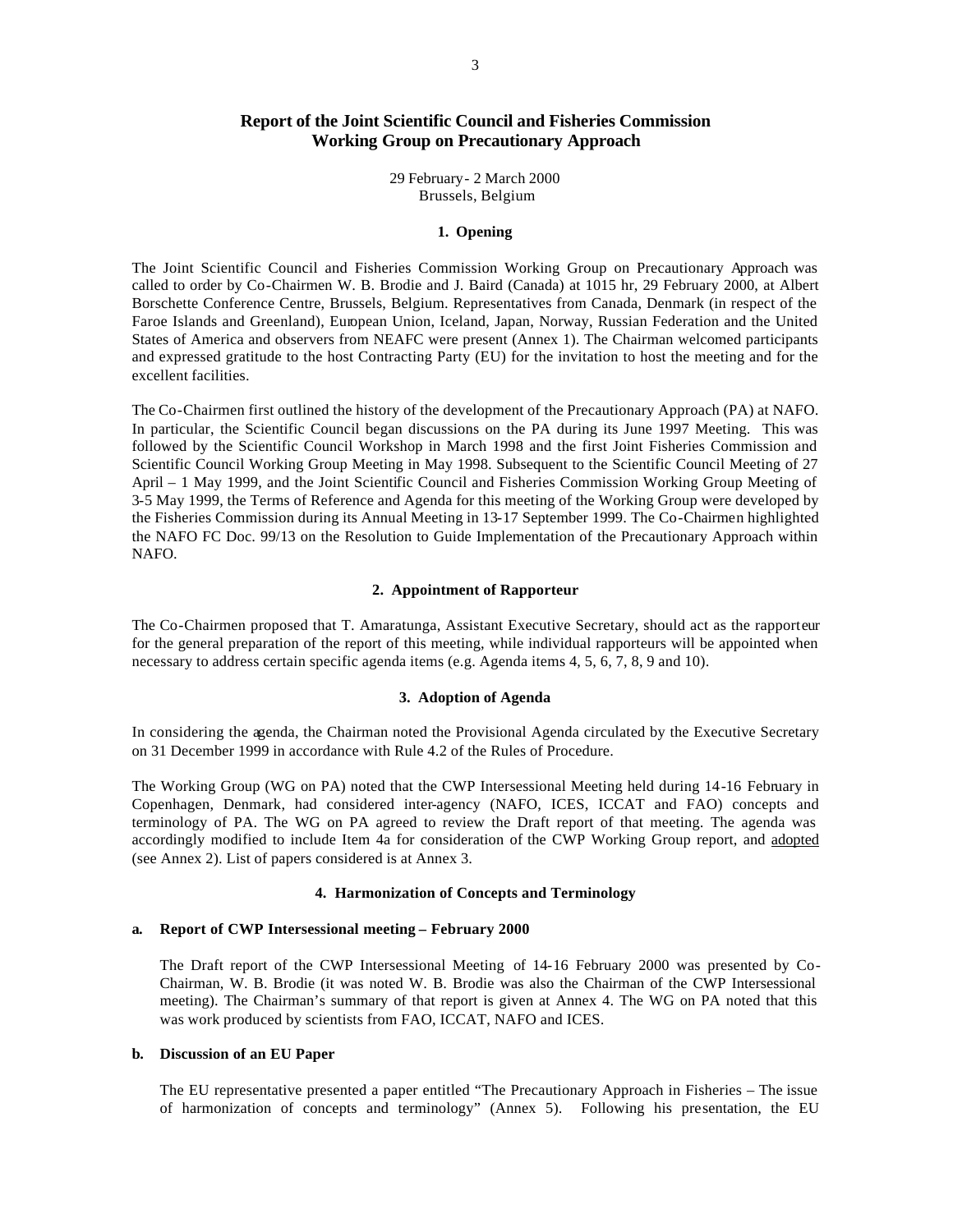representative emphasized that the Scientific Council has been developing a framework for the implementation of the PA but that this framework has not yet been endorsed by the Fisheries Commission.

During discussions, some delegations disagreed with the paper's interpretations of existing international agreements and its corresponding conclusions relating to the activities in several international fisheries organizations and by Contracting Parties to implement the precautionary approach to fisheries management. It was also pointed out that the paper addresses matters other than the harmonization of concepts and terminology. There was considerable debate on the paper presented by the EU delegation. It was proposed by the EU to include the paper as an annex during the review of the WG on PA report. There was no agreement by the WG on PA on this paper, including whether or not to include it in the WG on PA Report as an Annex. Some delegations expressed the need for guidance from the Fisheries Commission on the inclusion of working documents in working group reports.

Some Contracting Parties also expressed diverging views with respect to the absence of consideration of  $F_{\text{msy}}$  as a limit in the approach suggested by the EU paper. The EU representative invited those delegations which disagreed to give their reasons. Further he stressed that existing international instruments offered no support for using  $F_{lim}$  as  $F_{msv}$  as a rule. In response, it was pointed out that, in the NAFO area target reference points of  $2/3$   $F_{\text{msy}}$  and  $F_{0.1}$  have been used and that, despite this, nearly 2 dozen groundfish have gone under moratorium or by-catch only fisheries. A view was expressed that promoting fishing mortality levels greater than or equal to  $F_{\text{msy}}$  in the context of the Northwest Atlantic was not consistent with conservation.

It was also pointed out that there are no compelling reasons to establish targets in a PA framework that are less conservative than the targets already agreed in recent management practices. The importance of setting targets was also pointed out by some Contracting Parties.

#### **c. Contracting Parties' Experience with the Application of the Precautionary Approach**

#### **Canada**

The Canadian delegation summarized Canada's activities in relation to the Precautionary Approach. Canada has been active for many years in implementation of precautionary fisheries management. The domestic Conservation Harvest Plan development process includes a number of precautionary measures. Canadian scientists and managers have been actively involved in the NAFO process, and scientists have been significantly involved in ICES through its development of the Precautionary Approach. The Precautionary Approach is embodied as an integral part of Oceans Act that came into force in January 1997. In addition, Canada ratified UNFA in August 1999. A Science Workshop was held in November 1999 during which Canadian scientists and managers explored application of the Precautionary Approach for 7 representative stocks that included finfish species, shellfish and marine mammals. The Fisheries Resource Conservation Council (FRCC), mandated to provide advice on Atlantic groundfish stocks, has prepared a discussion paper for domestic review and held a redfish workshop in January 2000 to explore, with industry, managers, and scientists, concepts of their discussion paper as they pertain to redfish. Canada has also been active for many years in conservation of Pacific Coho Salmon, culminating, in February 2000, with the adoption of a Wild Salmon Policy to conserve the resource that includes adherence to the Precautionary Approach. Canada has also been active in NASCO initiatives to adopt the Precautionary Approach for application to Atlantic salmon.

In summary, Canada strongly supports implementation of the Precautionary Approach as evidenced through: ongoing involvement in international fora dealing with Precautionary Approach, incorporation of Precautionary Approach into Oceans Act of 1997, ratification of UNFA in the summer of 1999 and ongoing activity on many domestic fronts.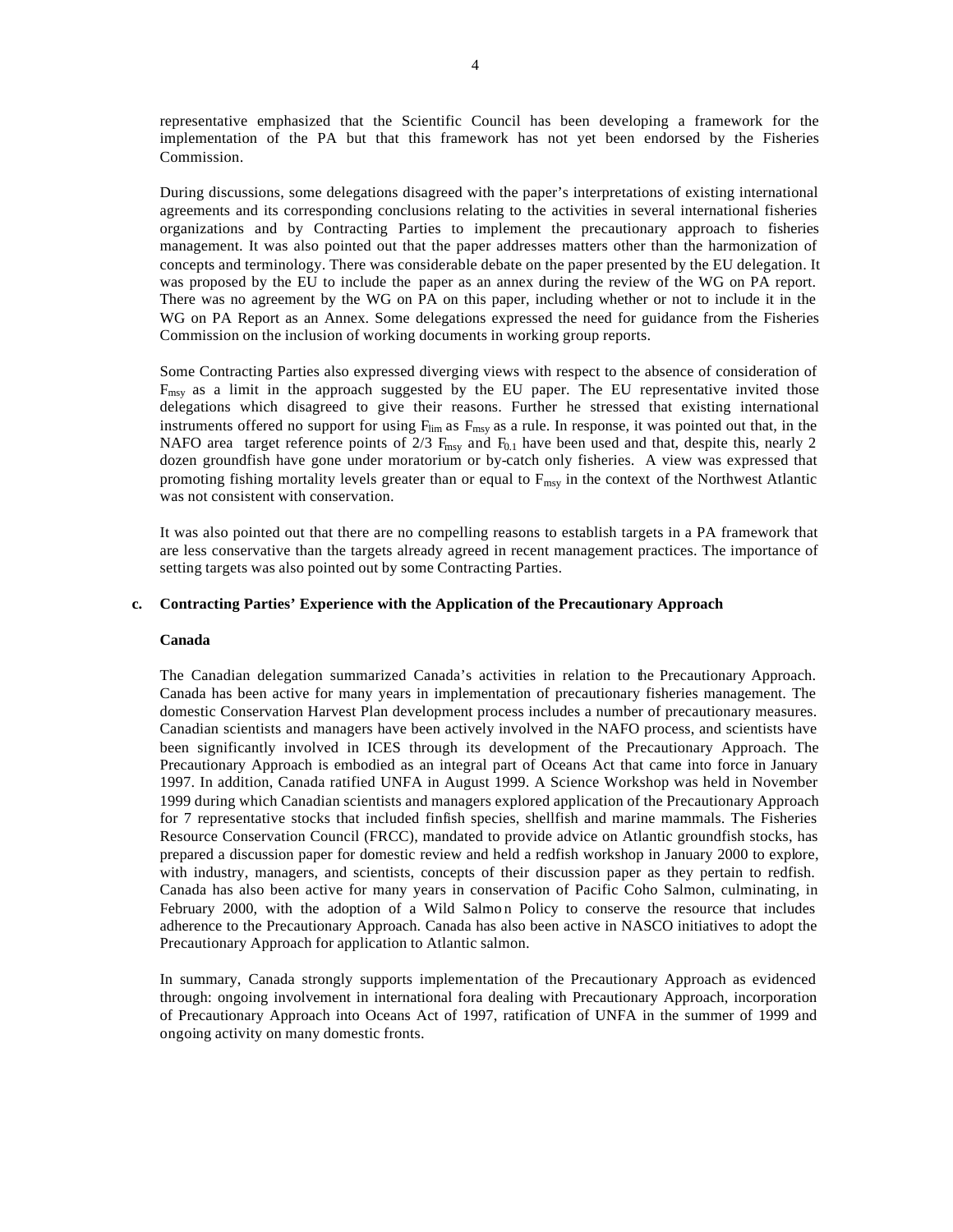## **USA**

The U.S. delegation explained that the principal U.S. fisheries legislation mandated co-management with regional fisheries management councils and that, with its most recent amendments (1996), required the setting of limit and threshold reference points, pre-agreed management actions according to timelines, and the possibility of setting target reference points in addition to management for optimum yield, which can be no greater than MSY. The impact of fisheries conservation and management measures on habitat and affected coastal communities must also be considered. The U.S. delegation provided a paper on the U.S. fisheries management experience.

## **European Union**

The EU explained that long-term management arrangements based on a Precautionary Approach were being agreed upon and implemented for an increasing number of fish stocks in the Northeast Atlantic. These arrangements consist of predetermined biomass levels to define the critical level of stocks, preagreed fishing mortality rates which offer high probability of the stock not falling below the critical level and provision for specified safety margins which, if approached, will trigger remedial action. Such arrangements started with North Sea herring in 1997 and they now cover the following stocks:

- − Norwegian spring spawning/Atlanto Scandian herring (involving the EU, Faroe Islands, Iceland, Norway and Russia)
- − North East Atlantic mackerel (involving the EU, Faroe Islands and Norway)
- − EU-Norway joint stocks in the North Sea:
- − cod
- saithe
- − haddock
- − plaice
- stocks under the purview of the International Baltic Sea Fisheries Commission (IBSFC): Eastern cod stock and Western cod stock

## **Norway**

Norway referred to the process of establishing a management plan for Norwegian spring spawning herring and underscored the following elements as important:

- simulation exercises to analyse the consequences of various exploitation rates on indicators as average yield, stability in yield and the risk of bringing the spawning stock below limit reference points.
- existence of a working group with both biologists and economists to evaluate the results of the simulation exercise
- decision made by the parties concerned.

## **Denmark (in respect of Faroe Islands and Greenland)**

Denmark (in respect of Faroe Islands and Greenland) referred to the management practice with respect to the capelin stock off East Greenland, Iceland and Jan Mayen. Through many years the 3 Parties have used a limit of 400 000 tons as the minimum stock size required at the end of the fishing season for reproductive purposes.

## **Iceland**

The history of the precautionary management strategy goes back to the early 1970s when the Icelandic summer spawning herring stock collapsed. At that time  $F_{0.1}$  was introduced in the ICES/NAFO area. After a two year moratorium the Icelandic summer spawning herring has since then been managed according to  $F_{0.1}$  concept. The SSB recovered in the 1970s from almost nothing to about 400-500 000 tons in the 1980s. At present the stock is at historical maximum of approximately 500 000 tons. The present TAC is 100 000 tons.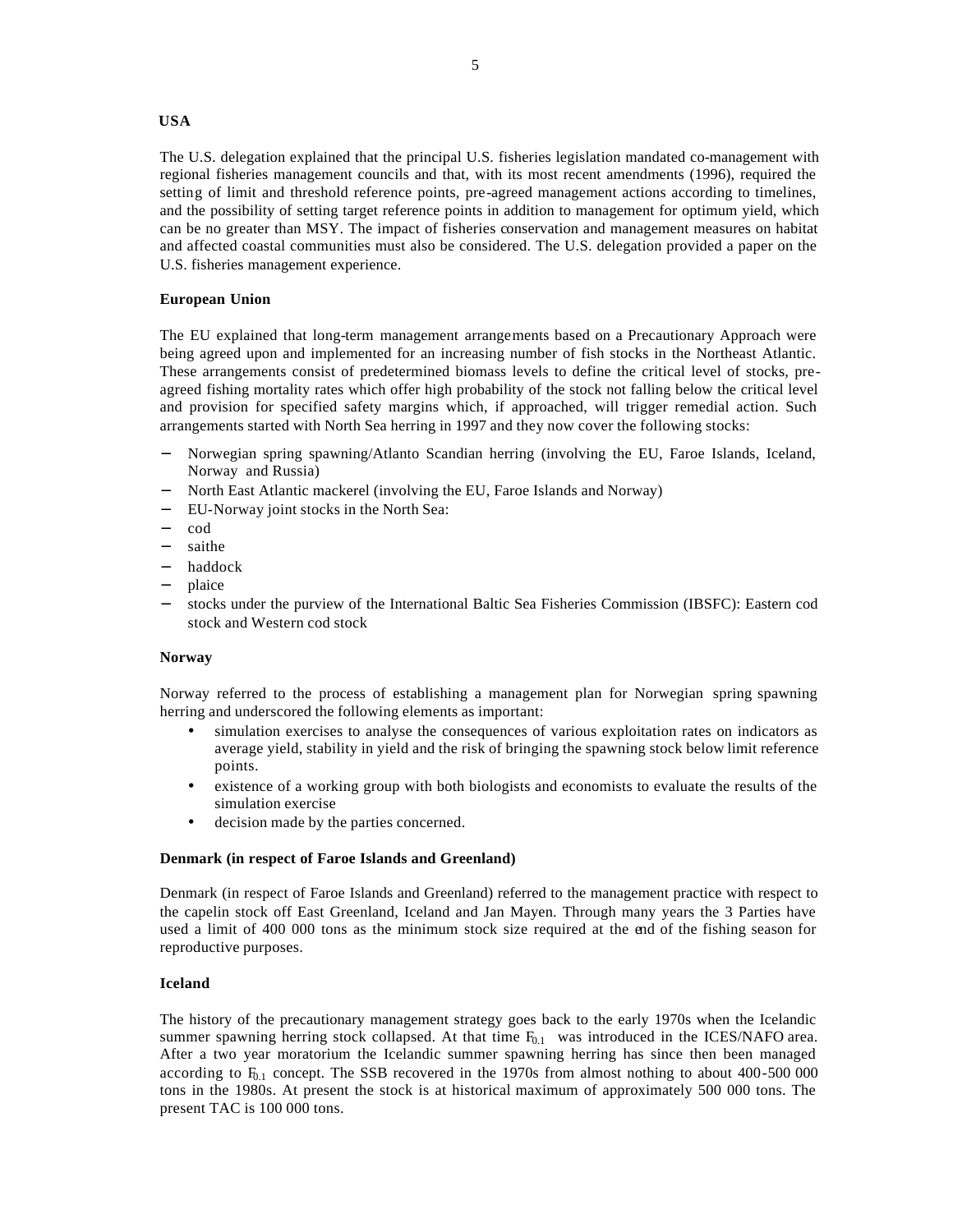For capelin in the Iceland-Greenland-area a minimum target SSB of 400 000 tons was set in 1979. This management strategy of leaving 400 000 tons of mature capelin to spawn each season seems to work quite successfully and there has never been a reason to reconsider this target level of SSB.

Mainly due to overfishing the cod stock at Iceland declined from year to year until the mid-nineties. A risk analysis, originally three species model incorporating capelin, shrimp and economical aspects, was carried out in order to study different management strategies on the rebuilding of the stock. The model has been extended also to include marine mammals (whales). As a result from this modelling a harvest control rule was introduced in 1995 which restricts catches to 25% of the fishable stock (age groups 4+). The HCR has been enforced since then with excellent results, i.e. the fishable stock has almost doubled, the SSB has increased from 200 000 to about 500 000 tons and at the same time F has reduced by more than 50%.

In the early 1990s precautionary TACs were set for some groundfish species as dab, long rough dab, ling, blue ling and tusk according to the precautionary principle even though biological information in order to define the precautionary reference points was not available.

The saithe stock at Iceland, (also dealt with within ICES) is managed at present by using the PA reference point ( $F_{pa}$  and  $B_{pa}$ ) for the first time in 1999. For plaice at Iceland (which is not dealt with within ICES) precautionary reference points were also implemented in 1999. This stock had shown a sharp decline in recent years and measurements to halt that decline failed. A TAC based on the PA reference points led to a decrease in the quota from 7 000 tons to 3 000 tons in one step. As plaice is also a by-catch in the other demersal fisheries such a reduction in catches was technically hardly possible. The TAC was therefore revised to 4 000 tons.

The main aim of the fisheries management is to monitor the stocks and to keep a viable and sustainable fishery based on the precautionary principle. The goal can be achieved in different ways using different harvest control rules depending on the stock and fishery in view as can be seen in the examples given above.

## **Japan**

Japan explained that the main method to manage its fisheries is fleet control system including reductions of fishing vessels for resource management. In addition to this, recently Japan has introduced the TAC system in its EEZ and manages its fisheries more cautiously.

#### **Russia**

Russian fishery management system is mainly based on Total Allowable Catches (TAC). Work on implementation of the Precautionary Approach (PA) into TAC assessments were started more than 3 years ago. Since then different options for the PA procedure of TAC estimation have been tested. As a result, a precautionary evaluation framework was designed which now is successfully used on a routine basis for 5 pollock stock units within Russian EEZ in the North Pacific. Besides, attempts are being conducted to apply the approach to some Pacific crab species and to several objects of Russian far-seas fishery in Atlantic.

#### **Conclusion on Section 4**

To this date, no formulations of the PA framework have been accepted by international fisheries organizations. However, several elements of the PA have been implemented by various management authorities (see item 4.c).

The WG on PA agreed that there are several broad similarities between the ICES and NAFO versions of the PA. The biomass limits (defined as  $B_{lim}$  in both frameworks), are virtually the same, although  $B_{lim}$  is also used in ICES as an indication of biomass below which recruitment is unknown. The biomass buffers ( $B_{pa}$  in ICES,  $B_{\text{buf}}$  in NAFO) generally correspond to a level of biomass at which there is a high probability of being above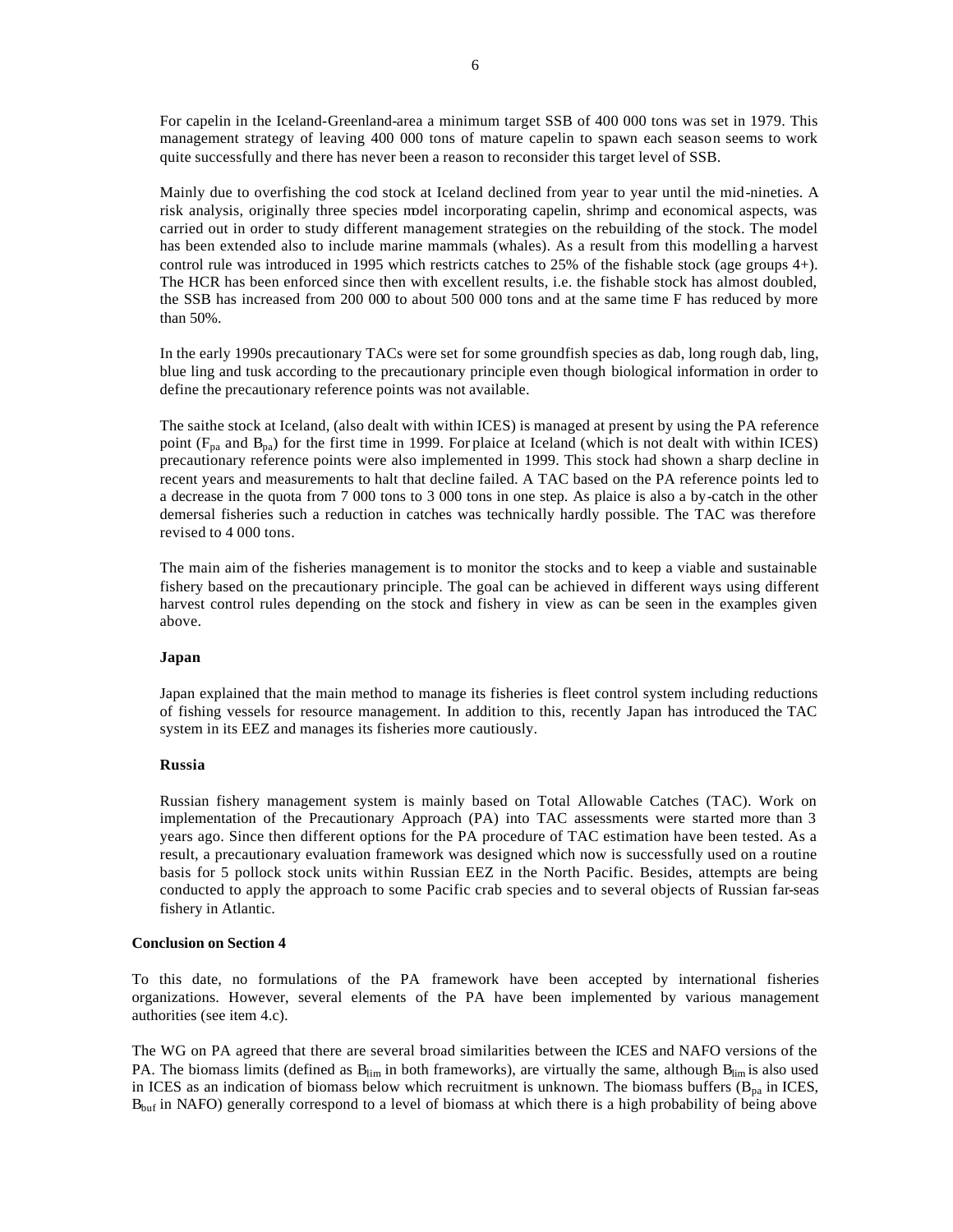Blim. However, the harvest control rules in the current formulations are different - the NAFO Scientific Council framework suggests no fishing below  $B_{\text{buf}}$ , whereas the ICES framework indicates a reduced fishing mortality below  $B_{pa}$ . The WG on PA concluded that determination of harvest control rules is the role of managers. In the NAFO context, it is the Fisheries Commission's responsibility to determine appropriate harvest strategies corresponding to reference biomass levels. The WG on PA preferred the  $B<sub>buf</sub>$  term as opposed to  $B_{pa}$ .

The NAFO Scientific Council framework proposes that  $F_{lim}$  should be set no higher than  $F_{msv}$ , based on its interpretation of UNFSA. The ICES framework does not make specific reference to F<sub>msy</sub>. The WG on PA did not reach agreement on which formulation was more appropriate. Differences of opinion may be related to experiences with fish stocks in the Northwest Atlantic as regards to their response to exploitation *vs* the Northeast Atlantic. Consequently seeking harmonization at this time may be premature.

## **5. Operationalizing the Precautionary Approach into the Management Plans for Three Model Stocks (Cod in Div. 3NO, Yellowtail flounder in Div. 3LNO, Shrimp in Div. 3M)**

A paper entitled "Considerations for the implementation of the Precautionary Approach into the Management Plans of Stocks Managed by the Northwest Atlantic Fisheries Organization (NAFO) - a discussion paper prepared by Canada" was presented by the Canadian delegation (PA WG WP 00/01). This paper was prepared to focus the discussions on the implementation of the precautionary approach, taking into account the elements of the resolution adopted by the Fisheries Commission. It outlined the progress made on the two model stocks used to first explore ways of implementing the precautionary approach, namely cod in Div. 3NO, and yellowtail flounder in Div. 3LNO. The document proposed additional steps for implementation of the precautionary approach for these stocks. For these stocks, the document provided a history of the precautionary approach and proposed practical steps to consider in its implementation under the headings of "harvest strategies and reference points", "conservation and management measures", and "research and monitoring". The following is a summary of information presented in the Canadian paper:

#### *Cod in Divisions 3NO*

The Div. 3NO cod stock has remained at a low level since the initial cessation of directed fishing in the early 1990s. Because current stock size is so low, the discussion necessarily focused on the strategy to reach the first benchmark to rebuilding, i.e. Blim-

The NAFO Scientific Council framework for implementation of the precautionary approach identifies the need to "initiate precautionary monitoring" when the biomass is below  $B_{\text{buf}}$ . The paper proposed that any directed fishing below  $B_{\text{im}}$  may only be allowed for the purpose of collecting information that would permit further evaluation of resource abundance. To safeguard against possible abuse, it was suggested that a protocol/guidelines be established respecting this activity.

It was noted that to this point in time, neither the Scientific Council nor the Fisheries Commission has focused much attention on eventual targets for stock rebuilding (SSB) or exploitation rates. It was also suggested that at current levels of SSB, the main objective of fisheries managers should be to minimize the by-catch of cod when fishermen are directing for other species. Some measures that could be considered to achieve this objective were outlined.

The Southeast Shoal area has been clearly identified as a nursery area for not only Div. 3NO cod, but also for yellowtail flounder. Information from research surveys also indicates that juveniles are found in other areas of the stock distribution. In order to afford pre-recruits of these stocks the best possible chance to survive and enter the fisheries and mature portion of the populations, the paper suggested that consideration be given to closures or other management measures in areas where juveniles are concentrated.

The paper identified the importance of having reliable information on catches taken as by-catch in other fisheries, as well as information on spawning times and locations, on juvenile nursery areas, on weight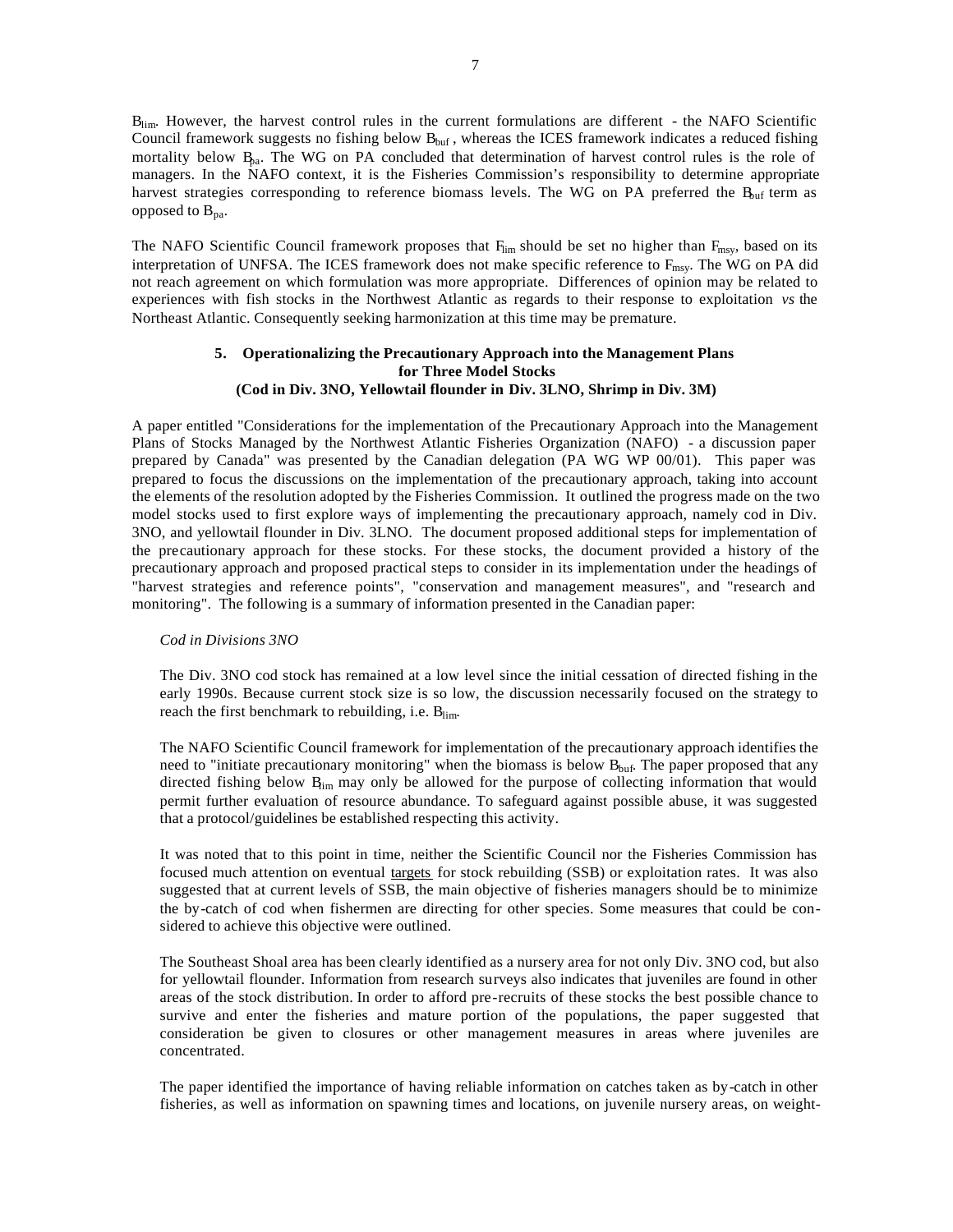at-length and maturity-at-length. Information on current spatial distribution of the stock compared to historical patterns may also be useful in indicating resource health and should be pres ented in the assessments.

#### *Yellowtail Flounder in Divisions 3LNO*

The Div. 3LNO yellowtail flounder stock appears to have rebuilt and its biomass seems to be within its expected productivity range. The re-opening of the Div. 3LNO yellowtail fishery in 1998 was based on a target relative exploitation rate of 6% which was believed to be conservative while allowing a commercial operation. The fishery has been conducted so as not to jeopardize the recovery of other stocks still under moratoria.

Based on general production analysis, the Scientific Council has tentatively identified F<sub>buf</sub> and this level of fishing corresponds closely to the exploitation rate of  $2/3$   $F_{\text{msy}}$ , a reference point used in the past for fisheries management. At this point in time, the Fis heries Commission has not focused much attention on eventual targets for stock rebuilding (SSB) or discussed whether the  $F<sub>buf</sub>$  proposed by Scientific Council is an appropriate fishing mortality limit or target. This stock is considered to be in a data moderate situation and the paper suggested that scientists continue their work aimed at development of an agestructured model to estimate population size and, on that basis, recommend biological reference points as appropriate. In absence of progress in this area, the information from the production model should be further examined and the use of appropriate indices should be examined to determine the possible derivation of provisional biological reference points.

During 1998 and 1999, the fishery has been prosecuted with a suite of management measures aimed at protecting juvenile fish, minimizing the by-catch of American plaice, cod and witch flounder, and at allowing mature yellowtail flounder to spawn one more time. The paper suggested that such measures be continued to complement the PA. In particular, it suggested that it is important to conduct any fishery for yellowtail in a manner that will keep American plaice and cod by-catches at the lowest possible level. It noted that by-catches of Div. 3LNO yellowtail flounder have been increasing and suggested that a revision of conservation measures be undertaken so as to ensure that by-catch are truly incidental in nature.

The Southeast Shoal area has been clearly identified as a nursery area for Div. 3LNO yellowtail flounder as well as Div. 3NO cod. Information from research surveys also indicates that juveniles are found is other areas of the stock distribution. It was suggested that the Fisheries Commission should consider a resolution to close the Southeast Shoal area and other areas identified as having high concentrations of juveniles.

Prior to re-opening the yellowtail flounder fishery in Div. 3LNO, the scientific data collection programs were improved so as to obtain a better description of stock trends. In particular, joint Canadian industryscience surveys were introduced and undertaken seasonally. While the regular survey program was continued and was instrumental in the assessment of the stock, the additional information obtained from the industry surveys provided information on the expected performance of a commercial operation, on seasonal variations in the catch rates, and on probable levels of by-catch of other species. The information obtained during these surveys allowed the scientists to estimate stock abundance with some confidence, given the stability of the results from the various sources. The paper suggested that these research initiatives be continued and noted the June 1999 recommendation of the Scientific Council on the need "to restore the Council's ability to do age-structure analyses on this stock."

#### **Discussion**

It was noted that the proposed steps in the implementation of a PA did not include specific reference to harvest control rules. The need to address harvest control rules in an implementation plan was noted. The WG on PA agreed on the next steps in the implementation of the Precautionary Approach for these two model stocks. These steps are outlined in Annexes 6 and 7 for Div. 3NO cod and Div. 3LNO yellowtail flounder, respectively.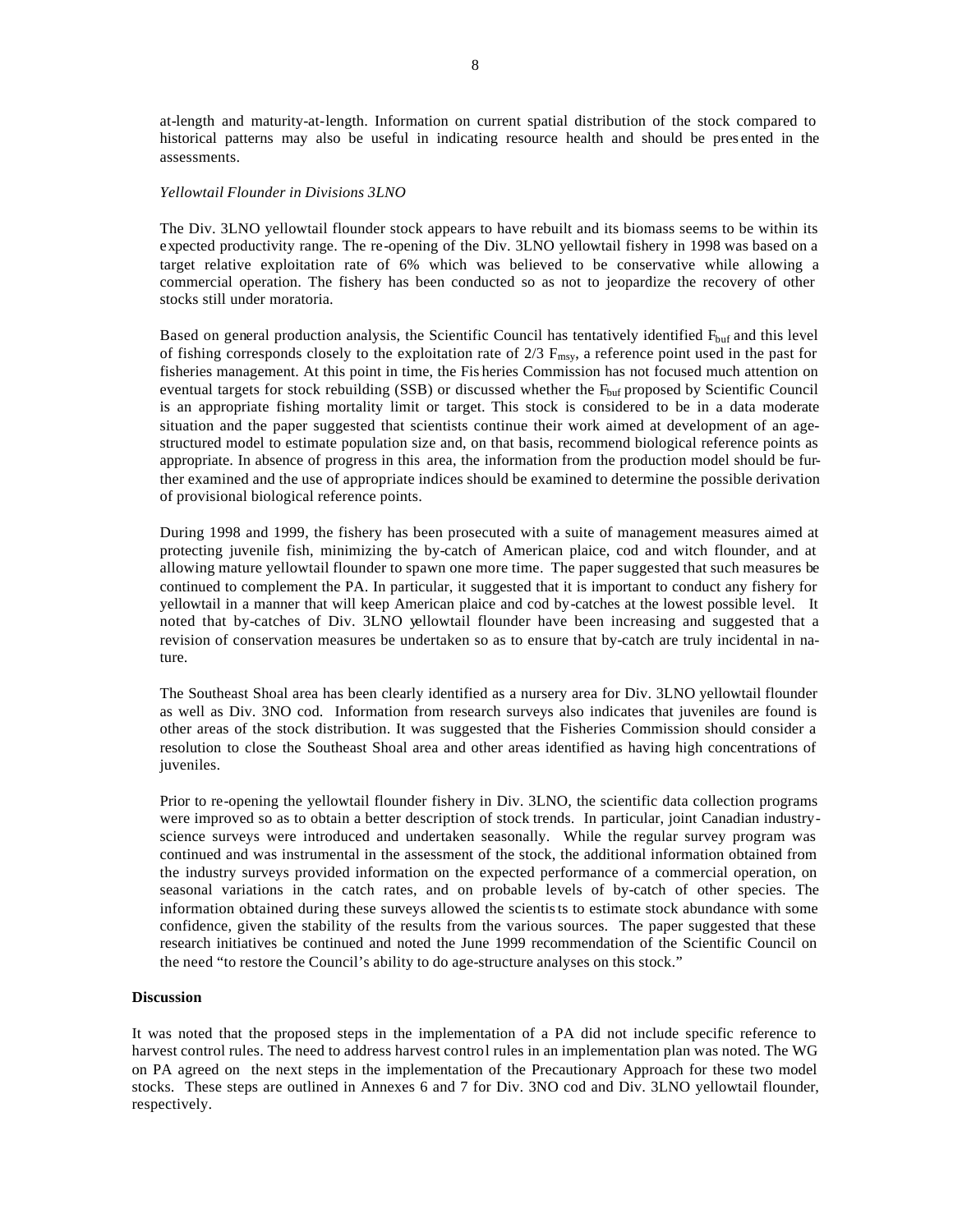The WG on PA did not consider the next steps for the implementation of the PA for shrimp in Div. 3M. It was noted that work by the Scientific Council related to a precautionary approach is ongoing and will be reviewed again in November 2000, prior to the 2001 fishing season.

## **6. Implementation Plan for the Precautionary Approach to Other NAFO Stocks**

The template for an implementation plan developed for the model stocks was applied to one other stock managed by NAFO, namely American plaice in Div. 3LNO. The situation for this stock is similar to that of cod in Div. 3NO in the sense that the stock is at a very low level, much below the biomass limit reference point. The WG on PA agreed to the next steps in the implementation of the PA for Div. 3LNO American plaice as presented in Annex 8.

The implementation of the PA will, no doubt, take time but a detailed implementation plan including steps such as the ones agreed in Annexes 6, 7 and 8 for two of the model stocks, and for American plaice in Div. 3LNO, could help in channeling future efforts directed at the precautionary approach. It is suggested that similar detailed plans be developed for other stocks under the management of the NAFO Fisheries Commission.

For other stocks, the management objectives should be identified by the Fisheries Commission and should include, but not be limited to, the rebuilding and maintenance of stock biomass at a level that can support sustainable fisheries and produce stable yields.

As a general rule for all NAFO stocks, the Fisheries Commission should specify management strategies and ensure that data collection and analysis is carried out in support of the PA. If necessary, additional supportive management measures should be specified.

## **Management Strategy**

The Fisheries Commission shall specify management objectives and strategies. Management actions include the selection of biomass and fishing mortality target reference points and setting corresponding limit and buffer reference points as calculated by the Scientific Council. Management strategies include specification of courses of action consistent with a Precautionary Approach Framework, specifically time horizons for stock rebuilding and fishing mortality adjustments to ensure stock recovery and/or avoid stock collapse. An evaluation of possible consequences of management actions shall include the specification of acceptable levels of risk.

## **Data Collection/Analysis**

The Fisheries Commission, in consultation with the Scientific Council shall promote the collection and analysis of data to enhance the ability of the Scientific Council to evaluate the state of the resources. These shall include, but not be limited to the following:

- 1) conduct statistically sound, comprehensive research surveys,
- 2) obtain information on spawning times and locations as well as location of juvenile nursery areas,
- 3) collection of data on weight-at-length and maturity-at-length to be used to monitor SSB and for prediction of future trends,
- 4) develop information on the recent spatial distribution of the stocks with respect to historical distribution patterns,
- 5) stock assessment, modelling and forecasting using all appropriate data and up-to-date methods.

## **Supportive Management Measures/Good Practices**

When the biomass of a stock is below  $B_{\text{im}}$ , the main focus of the Fisheries Commission should be to minimize by-catch of adults and juveniles in fisheries directed at other species. As such, additional technical management measures may be specified, including but not limited to, the following: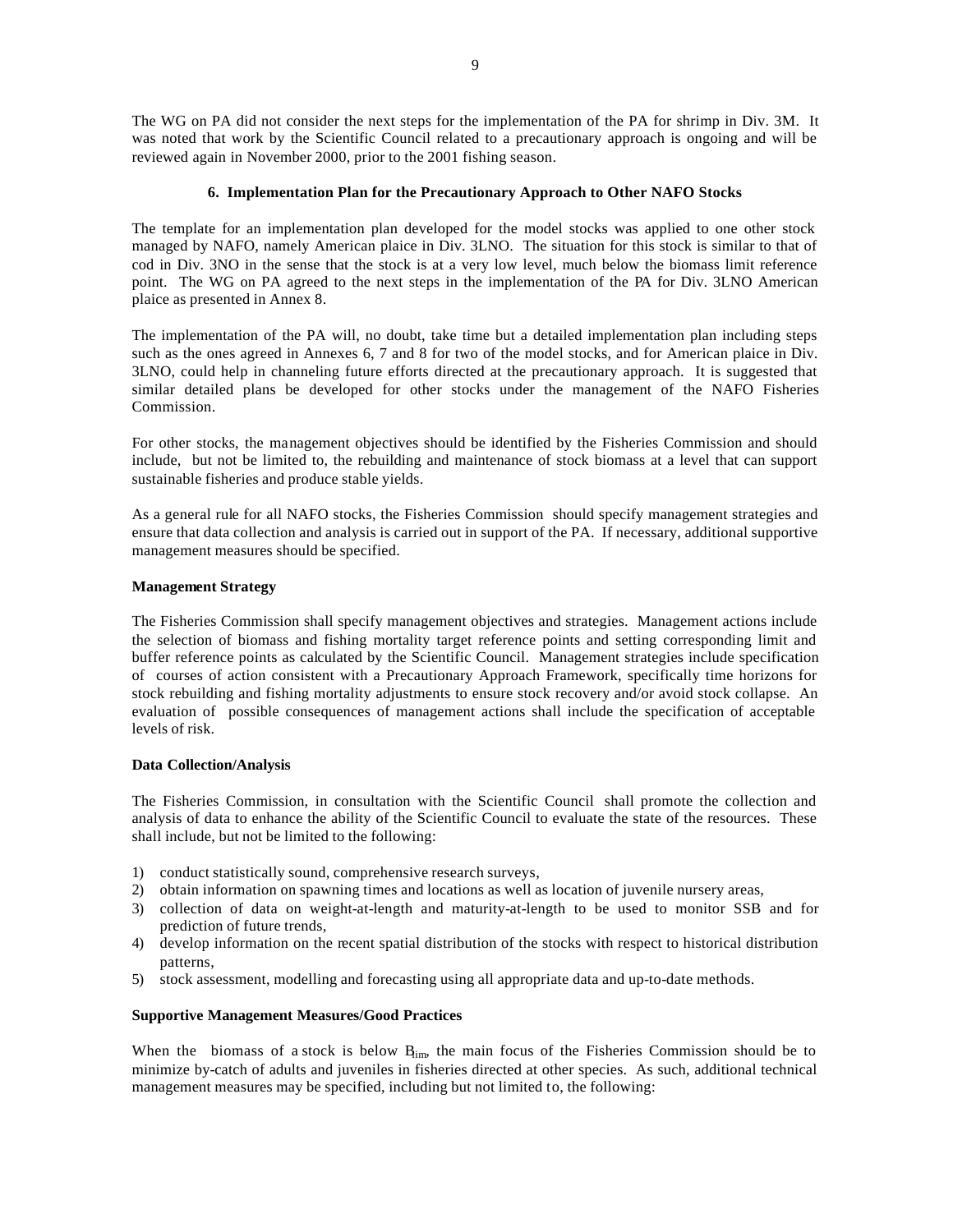- 1) Specification of technical conservation measures that permit only by-catch that is truly incidental in nature.
- 2) Closure of specific areas for specified time periods where by-catch has persisted, and where high concentrations of juveniles have been observed.

## **7. Consideration of Changes or Additions to the Fisheries Commission's Request to the Scientific Council to Reflect the Precautionary Approach**

Proposals for modifications to the Fisheries Commission's Request for Advice to Scientific Council for 2001 were tabled by Canada and Norway. The WG on PA discussed the inclusion (or not) of references to various paragraphs, articles and annexes of the UN Fish Stock Agreement in the proposed modified request but there was no consensus reached. As such, the WG on PA decided not to draft revisions to the current Fisheries Commission's Request to Scientific Council for advice, i.e. the request agreed by Fisheries Commission in September 1999. Instead, it was agreed that the following items pertaining to advice under the PA would be submitted to Scientific Council for consideration.

It was agreed that the term 'Precautionary Approach Framework' would not be used as the Fisheries Commission has not yet formally adopted the PA Framework as proposed by the Scientific Council.

Additional Items for Consideration by the Scientific Council at its June 2000 Meeting include:

1. Many of the stocks in the NAFO Regulatory Area are well below any appreciable level of  $B_{\text{lim}}$  or  $B_{\text{buf}}$ . For these stocks, the most important task for the Scientific Council is to inform on how to rebuild the stocks. In this context and building on previous work of the Scientific Council in this area, the Scientific Council is requested to evaluate various scenarios corresponding to recovery plans with timeframes of 5 to 10 years, or longer as appropriate. This evaluation should provide the information necessary for the Fisheries Commission to consider the balance between risks and yield levels, including information on the consequences and risks of no action at all. Whenever possible, this evaluation should be cast in terms of risks analyses relating removals from various sources to  $B_{\text{lim}}(B_{\text{buf}})$  and  $F_{\text{lim}}(F_{\text{buf}})$ .

References to "risk" and to "risk analyses" should refer to estimated probabilities of stock population parameters falling outside biological reference points.

- 2. Where reference points are proposed by the Scientific Council as indicators of biological risk, they should be accompanied by a description of the nature of the risk incurred if the reference point is crossed (e.g. short-term risk of recruitment overfishing, loss of long-term yield, etc.)
- 3. When a buffer reference point is proposed in order to maintain a low probability that a stock, measured to be at the buffer reference point may actually be at or beyond the limit reference point, the Scientific Council should explain the assumptions made about the uncertainty with which the stock is measured, and also the level of 'low probability' that is used in the calculation.
- 4. Wherever possible, short and medium term consequences should be identified for various exploitation rates (including no fishing) in terms of yield, stability in yield from year to year, and the risk or probability of moving the stock beyond  $B_{\text{lim}}$  or  $B_{\text{buf}}$ . Whenever possible, this information should be cast in terms of risk assessments relating fishing mortality rates to the risks of falling below  $B_{\text{im}}$ , the risks of stock collapse and recruitment overfishing, as well as the risks of growth overfishing and the consequences in terms of both short and long term yields.
- 5. When providing risk estimates, it is very important that the **time horizon** be clearly spelled out. By way of consequence, risks should be expressed in timeframes of 5, 10 and 15 years (or more), or in terms of other appropriate year ranges depending on stock specific dynamics. Furthermore, in order to provide the Fisheries Commission with the information necessary to consider the balance between risks and yield levels, each harvesting strategy or risk scenario should include, for the selected year ranges, the risks and yields associated with various harvesting options in relation to  $B_{lim}$  ( $B_{buf}$ ) and  $B_{target}$ , and  $F_{lim}$  ( $F_{buf}$ ) and  $F_{target,}.$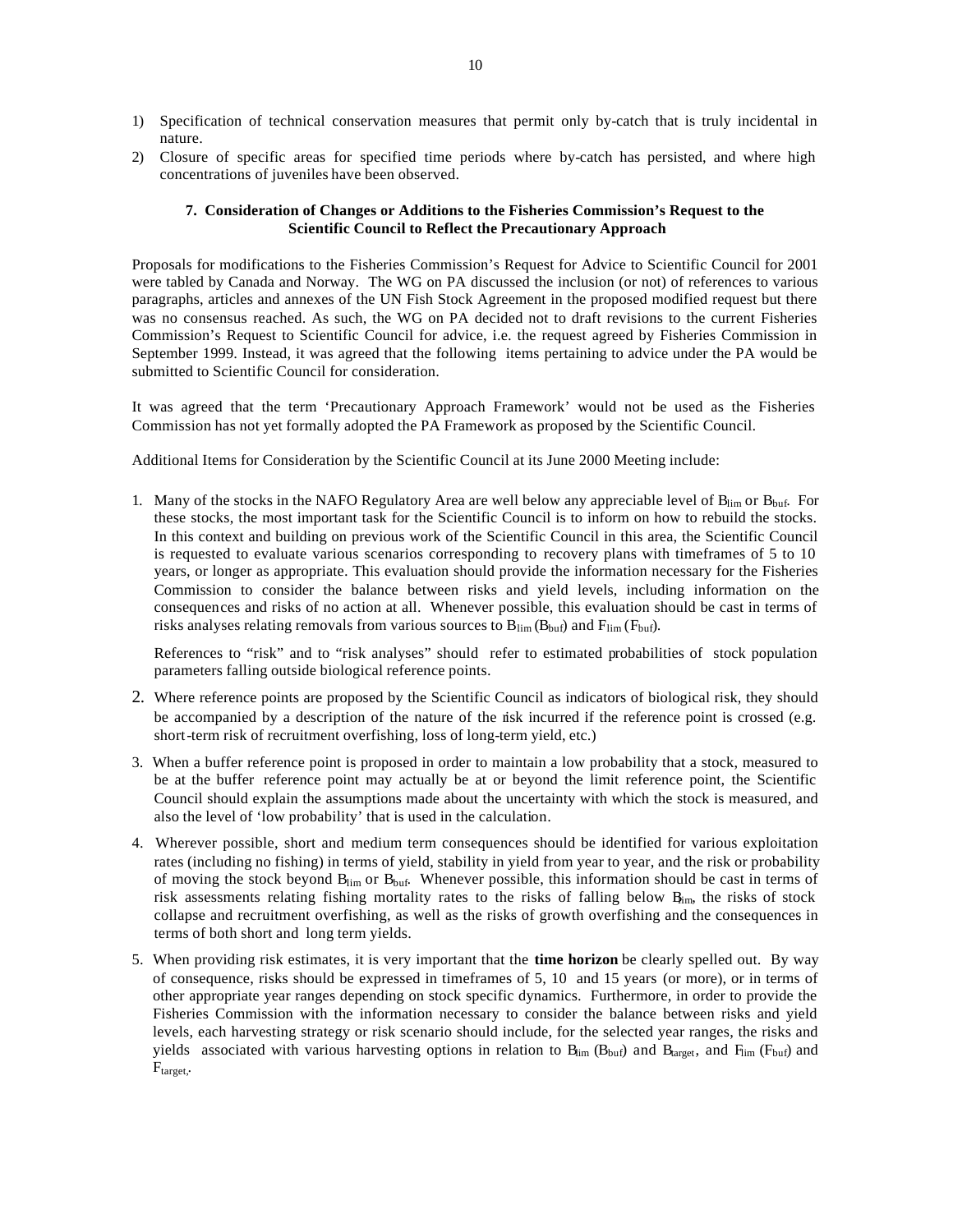There was considerable debate on a paper presented by the EU delegation, entitled EU Summary - " A Way Forward" (Annex 9). This was proposed by EU as an explanatory memorandum, for Fisheries Commission consideration in future Fisheries Commission requests for advice. There was no agreement by the WG on PA on this paper, including whether or not to include it in the WG on PA report as an Annex. As was the case in Agenda item 4b), some delegations expressed the need for guidance from the Fisheries Commission on the inclusion of working documents in Working Group reports.

## **8. Consideration of Criteria for Reopening a Fishery in Light of the Precautionary Approach**

Stocks under moratoria have been characterized by a very low spawning stock biomass and a reduced agerange. There is often a concern that the level of spawner biomass reached corresponds to a level where the chance of producing good year-classes is greatly reduced.

Once recovery has begun and spawner biomass has reached a level sufficient to allow consideration of reopening of the fishery, under a PA this reopening must be consistent with a strategy of continued stock rebuilding.

The discussion related to stocks under moratorium has necessarily focused on the strategy to reach the first benchmark to rebuilding, i.e.  $B_{\text{lim}}$ . In order to monitor the progress of stock rebuilding, milestones should be established so as to permit a review of the stock trajectory in relation to reference points within reasonable timeframes.

For the stock currently under moratorium, the other elements of a PA (i.e. other than  $B_{\text{lim}}$ ), have not received detailed attention. Key considerations in the decision of re-opening include the determination of  $B_{\text{im}}$ , the determination of the fishing mortality (F) at re-opening, the probability of continued growth in the stock, the trade-offs between yield/probability of growth in the stock and the risks that the stock could actually fall (again) below a pre -determined limit.

The other elements of a PA will need to be defined. Also, any reopening of commercial activity should only be contemplated under specific conditions. In particular, increased focus on additional conservation measures such as limitations on by-catch is required in order to afford the resource the best chance of recovery.

As such, additional technical management measures may be specified, including but not limited to, the following:

*1. Protection of Spawners:*

Management should incorporate controls to limit the catch during the main spawning periods in order to ensure the best possible spawning success. Information can be made available from scientists to guide managers in this regard. Scientists can also provide information regarding spawning areas for possible protection as well (see above).

An important conservation objective should be to allow development of a full age-range in the spawner population in order to promote the best possible stability in annual recruitment.

*2. Protection of Pre-recruits (Area Closures):*

Specific areas that have been clearly identified as significant nursery areas should be closed, as appropriate, for a specified time so as to minimize the mortality on small fish. In addition, other management measures to protect small fish should be considered.

*3. Concerns with By-catch:*

Fisheries for other species that might result in by-catch of the species under consideration must be conducted in such a manner so as to keep by-catch at the lowest possible level. This would necessitate careful review of possible management strategies including adequate monitoring.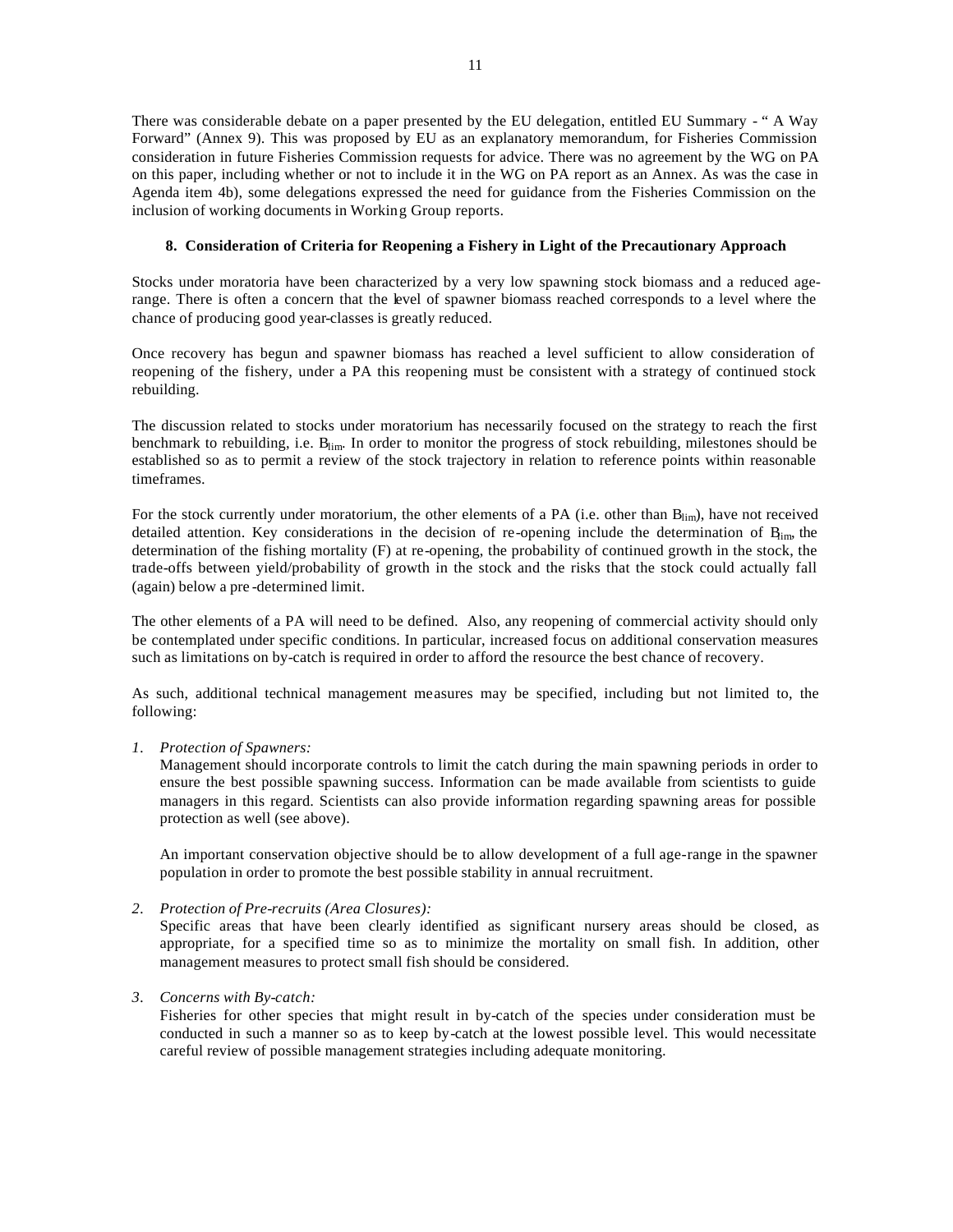*4. Concerns with By-catch of Other Species:*

Fisheries for the directed species that might result in bycatch of other species, especially those under moratorium, must be conducted in such a manner so as to keep bycatch at the lowest possible level. This would necessitate careful review of possible management strategies including adequate monitoring.

## **9. Consideration of Additional Supportive Management Measures to Complement the Application of the Precautionary Approach**

The WG on PA noted a number of supportive management measures/good practices during discussion on the two model stocks (Div. 3NO cod, Div. 3LNO yellowtail flounder), as well as one additional stock (Div. 3LNO American plaice). The information on these three stocks is included in Annexes 6, 7 and 8.

## **10. Other Matters**

The WG on PA considered some examples of supportive management measures as follows:

- The WG on PA noted that management of the NAFO stocks are based on single-species models. In the years to come, it will important to enhance our understanding of the ecosystem in order to base our management decision on models also taking into account of how fish stocks react to changes in the environment as well as the significance of stock interactions.
- The WG on PA noted that a primary cause of depleted fish stocks around the world is the existence of a too large fishing capacity relative to the fish resources. In order to achieve not only sustainable fish stocks, but sustainable fisheries, the Fisheries Commission should stimulate initiatives to curb overcapacity in the fishing fleet.

Some Contracting Parties considered the following measures as examples:

- TAC/Moratorium
- Limited Entry
- Vessel Replacement Restrictions
- **Effort Control**
- Conservation Harvesting Plans
- By-catch Protection Provisions
- Minimum Fish Size
- In-season Management
	- By-catch Protocols (In-season)
	- Small fish Protocols (In-season)
- Spawning Closures
- Juvenile Closures
- By-catch Closures
- Fishing Gear Restrictions Minimum Mesh
- Fishing Gear Restrictions Separator Grates
- Observers Canadian Zone
- Observers NRA % Coverage
- Dockside Monitoring % Coverage
- Vessel Monitoring Systems
- Air Patrols
- Ship Patrols
- On-board Inspections
- Basic Scientific Surveys
- Comprehensive Scientific Surveys

Some Contracting Parties considered these measures as example of already good management practices.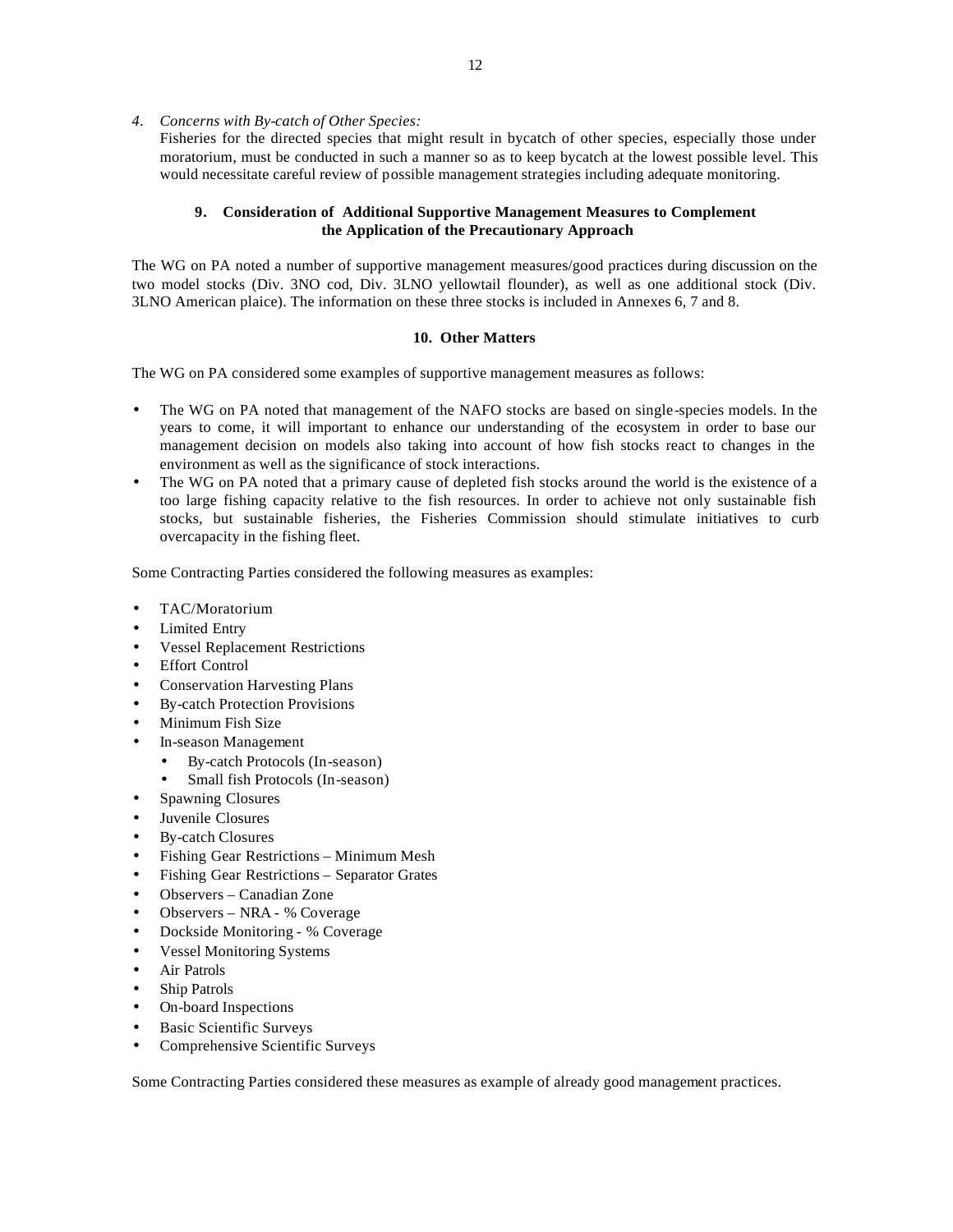#### **11. Adoption of Report**

During the concluding session of the WG on PA on 2 March 2000, the draft report was reviewed and the report was adopted.

#### **12. Adjournment**

Noting the WG on PA work was brought to a successful completion, the Co -Chairmen, W. B. Brodie/J. Baird, thanked the participants, expressing hopes that the work done so far on the PA will continue to meet the Resolution on implementation of the PA outlined by the Fisheries Commission. Special thanks were extended to the NAFO Secretariat and the EU hosts for the arrangements and meeting facilities.

There being no further business, the Co-Chairmen adjourned the meeting at 1930 hrs.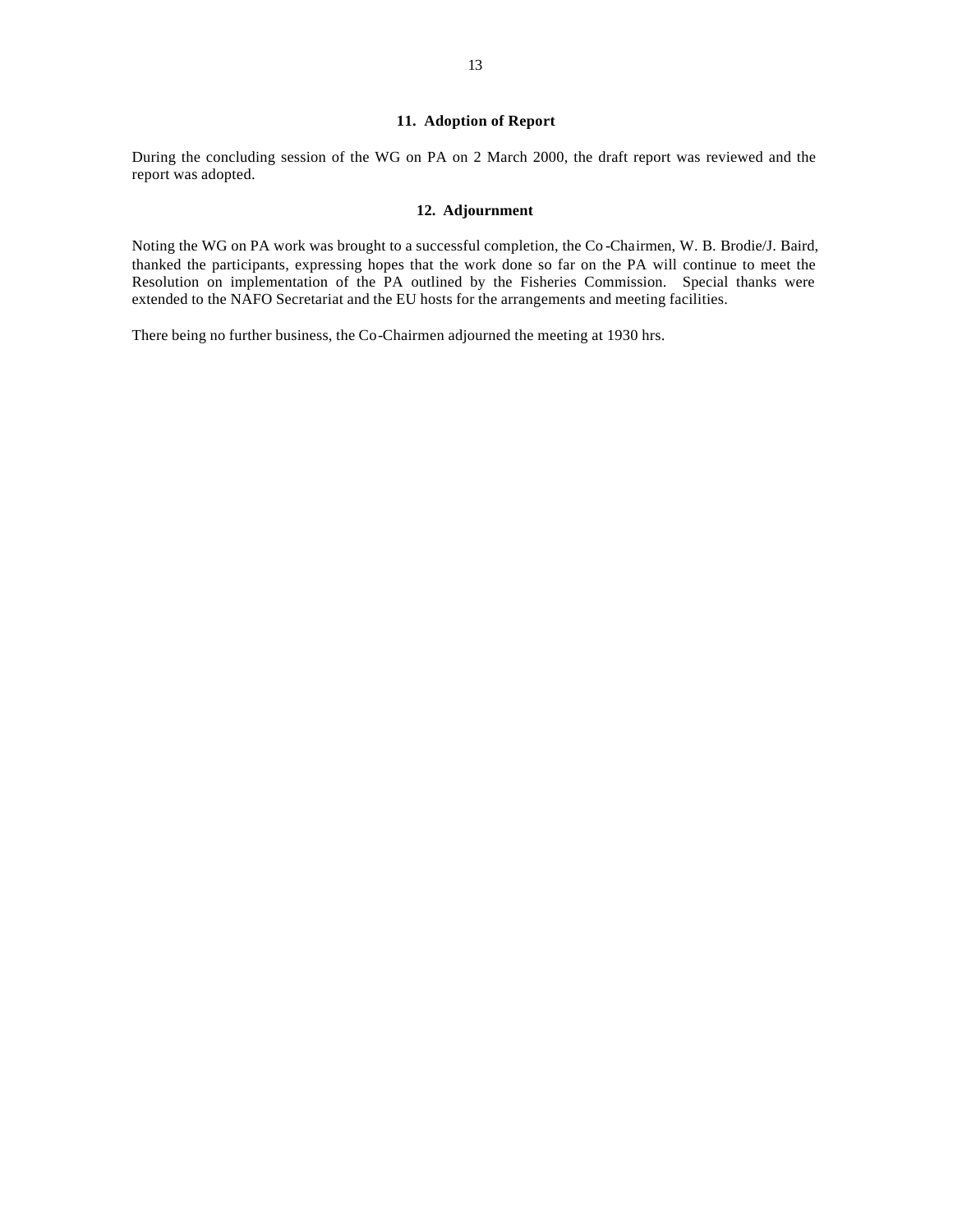# **Annex 1. List of Participants**

# **CANADA**

# **Representatives**

| Robichaud. J.   | Special Advisor ADM Fisheries, DFO, 200 Kent St., Station 13.029, Ottawa, Ontario K1A 0E6<br>Phone: $+613-990-6794$ – Fax: $+613-954-1407$       |
|-----------------|--------------------------------------------------------------------------------------------------------------------------------------------------|
| <b>Advisers</b> |                                                                                                                                                  |
| Allen, C.       | Resource Management, DFO, 200 Kent St., Ottawa, Ontario K1A 0E6                                                                                  |
|                 | Phone: $+613-990-0105$ - Fax: $+613-990-7051$ - E-mail: allenc@dfo-mpo.gc.ca                                                                     |
| Atkinson, D.B.  | Regional Director, Science, Oceans and Environment, DFO, P.O. Box 5667, St. John's, Newfoundland<br>A <sub>1</sub> C <sub>5</sub> X <sub>1</sub> |
|                 | Phone: $+709-772-2027$ – Fax: $+709-772-6100$ – E-mail: atkinsonb@dfo-mpo.gc.ca                                                                  |
| Baird. J. W.    | Director, Resource Management, DFO, P.O. Box 5667, St. John's, Newfoundland A1C 5X1                                                              |
| (Co-Chairman)   | Phone: $+709-772-4543$ – Fax: $+709-772-2046$ – E-mail: bairdj@dfo-mpo.gc.ca                                                                     |
| Brodie. W. B    | Science Branch, DFO, P.O. Box 5667, St. John's, Newfoundland A1C 5X1                                                                             |
| (Co-Chairman)   | Phone: $+709-772-3288$ – Fax: $+709-772-4188$ – E-mail: brodieb@dfo-mpo.gc.ca                                                                    |
| Caron, D.       | Mission of Canada to the European Union, Avenue de Tervuren, 2, Brussels Belgium                                                                 |
|                 | Phone: $+ 3227410688$ Fax: $+3227410629$                                                                                                         |
| Chapman, B.     | 1388 River Road, Manotick, Ontario                                                                                                               |
|                 | Phone: $+613-692-8249 - Fax: +613-692-8250 - E-mail: bchapman@sympatico.ca$                                                                      |
| Dussault, E.    | Director, Atlantic Affairs Div., International Directorate, DFO, 200 Kent St. Ottawa K1A 0E6                                                     |
|                 | Phone: +613-993-5316 - Fax: +613-993-5995 - E-mail: dussaulte@dfo-mpo.gc.ca                                                                      |
| Gregory, G.     | Fishery Product International Ltd., P O Box 550, Sation A, St. John's, Newfoundland A1C 5L1                                                      |
|                 | Phone: +709-570-0427 - Fax: +709-570-0436 - Email: ggregory@fpil.com                                                                             |
| McCurdy, E.     | $c$ /o FFAW/CAW, PO Box 10, St. John's, Newfoundland A1C 5H5                                                                                     |
|                 | Phone: $+709-576-7276$ - Fax: $+709-576-1962$ - Email:                                                                                           |
| Rivard, D.      | Fisheries Research Branch, DFO, 200 Kent St., Ottawa K1A 0E6                                                                                     |
|                 | Phone: $+613-990-0281$ – Fax: $+613-954-0807$ – E-mail: rivardd@dfo-mpo.gc.ca                                                                    |
| Steinbock, R.   | Advisor, International Directorate, DFO, 200 Kent St., Ottawa K1A 0E6                                                                            |
|                 | Phone: $+613-993-1836$ – Fax: $+613-993-5995$ – E-mail: steinbob@dfo-mpo.gc.ca                                                                   |

# **DENMARK (in respect of Faroe Islands and Greenland)**

# **Representatives**

| Lemche, E.      | Head of Representation, Greenland Home Rule, Denmark Office, Pilestræde 52, Box 2151, Copenhagen |
|-----------------|--------------------------------------------------------------------------------------------------|
|                 | Phone: $+4533693400 - Fax$ : $+4533693401$                                                       |
| Kristiansen, A. | Ministry of Fisheries and Maritime Affairs, P. O. Box 347, FO-100 Torshavn, Faroe Islands        |
|                 | Phone: $+298353030 - Fax$ : $+298320822 - E$ -mail: andrask@fisk.fl.fo                           |
| <b>Advisers</b> |                                                                                                  |
| Dahl. E.        | Faroese Representative in Brussels, Danish Embassy, Rue D'Arlon, 73, Brussels, Belgium           |
|                 | Phone: $+32022330855 - Fax: +32022330966 - Email:$ faroe.rep@shynet.be                           |
| Nicolaisen, A.  | Fiskorannsoknarstovan, Noatun, Postboks 3051, FO-1100, Torshavn, Faroe Islands                   |

|             | Phone: $+298315092 - Fax$ : $+298318264 - Email$ : $\frac{\text{anninic}\,\textcircled{e}}{\text{frs}.\text{fo}}$ |
|-------------|-------------------------------------------------------------------------------------------------------------------|
| Persson, J. | Greenland Home Rule, Dept. of Industry, P. O. Box 269, DK-3900 Nuuk, Greenland                                    |
|             | Phone: $+299345324 - Fax$ : $+299324704 - E$ -mail: $\frac{1}{10}e@gh.gl$                                         |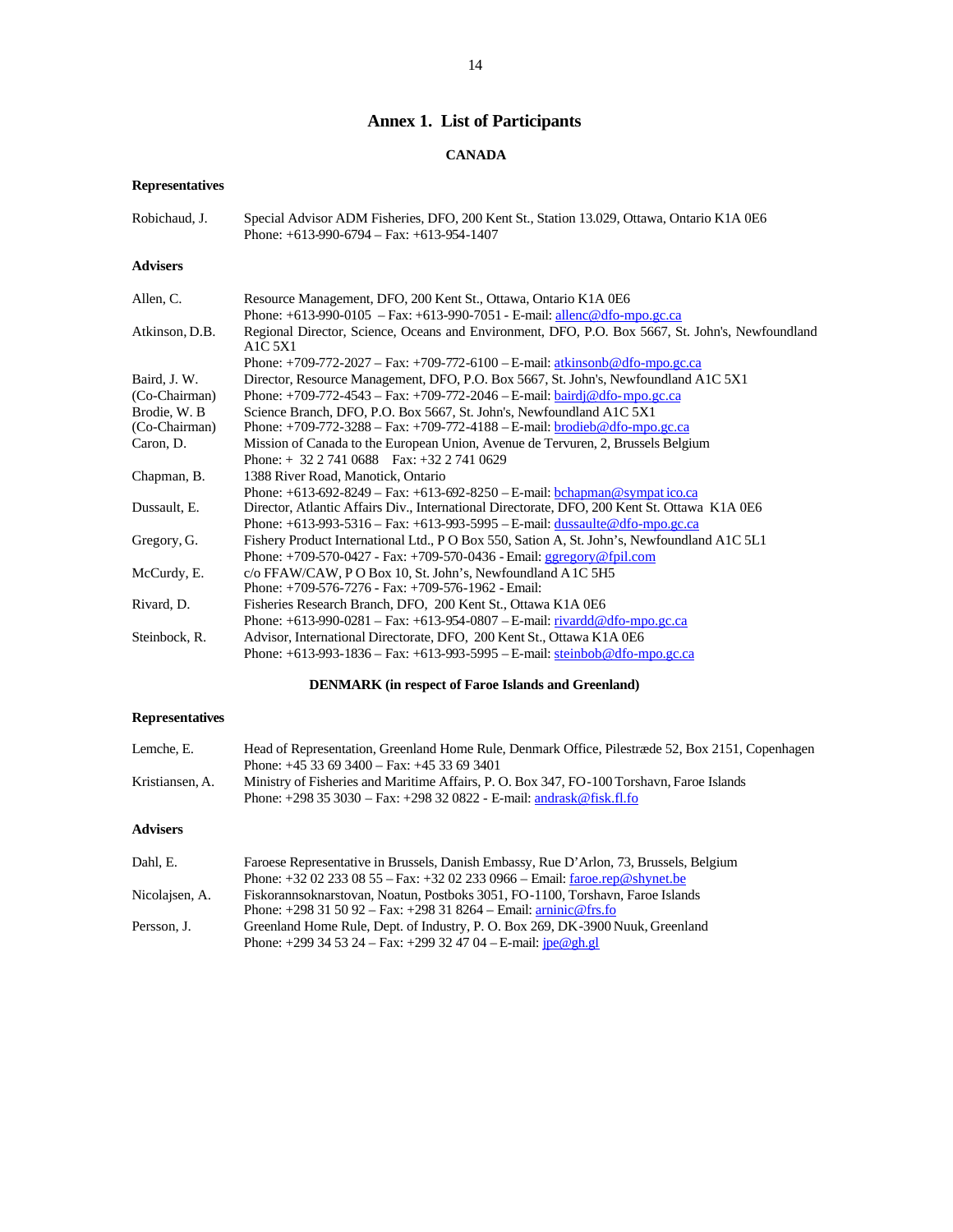# **EUROPEAN UNION (EU)**

# **Representative**

| Wieland, F.     | European Commission, Directorate Gen. for Fish., Rue de la Loi 200, B-1049 Brussels, Belgium<br>Phone: $+32$ 2 296 3205 – Fax: $+32$ 3 299 4802 – Email: Freidrich. Wieland @cec.eu.int |
|-----------------|-----------------------------------------------------------------------------------------------------------------------------------------------------------------------------------------|
| <b>Advisers</b> |                                                                                                                                                                                         |
| Åkesson. R.     | Ministry of Agriculture, 10333 Stockholm, Sweden                                                                                                                                        |
|                 | Phone: $+46.08.405.1122 - Fax: +46.08.10.5061 - E-mail:$ rolf.akesson@agriculture.ministry.se                                                                                           |
| Angot, V.       | European Commission, 200 Rue de la Loi, B-1049, Brussels, Belgium                                                                                                                       |

| Angot, V.       | European Commission, 200 Rue de la Loi, B-1049, Brussels, Belgium                                       |
|-----------------|---------------------------------------------------------------------------------------------------------|
|                 | Phone: $+32$ 2 296 6406 – Fax: $+32$ 2 296 2338 – Email: Veronique.Angot@ cec.eu.int                    |
| Aragon, M.I.    | Secretaria General de Pesca Maritima, Jose Ortega y Gasset, 57, 28006 Madrid, Spain                     |
|                 | Phone: +34 91 402 5000 - Fax: +34 91 309 3967 - E-mail: <i>jaragonc@mapya.es</i>                        |
| De Cardenas, E. | Institute Espanol de Oceanografia, Avenida de Brasil 31, 28020 Madrid, Spain                            |
|                 | Phone: +34 91-5974443 Fax: +34 91 5974770 - E-mail: e.decardenas@md.ieo.es                              |
| Ekwall, S.      | European Commission, J99 3/23, 200 Rue de la Loi, 1000 Brussels, Belgium                                |
|                 | Phone: $+32022996907 - Fax$ :<br>- Email: steffan.ekwall@cec.eu.int                                     |
| Figueiredo, H.  | Director, Direction General Pescas Agricultura, Edificio Vasca da Gama, Rua General Gomes Araújo        |
|                 | 1399-006, Lisbon, Portugal                                                                              |
|                 | Phone: +351 21 391 4350 - Fax: +351 21 397 97 90/1 - Email: hfigueir@dg-pescas.pt                       |
| Gauthiez, F.    | Ministère de l'Ágricuture et de la Pêche, Direction des Pêches Maritimes, 3 Place Fontenoy,             |
|                 | 75700 Paris 07 SP, France                                                                               |
|                 | Phone: $+33(0)$ 1 49 55 8203 - Fax: $+33(0)$ 1 49 55 8200 -                                             |
|                 | E-mail: francois.gauthiez@agriculture.gouv.fr                                                           |
| Hagstrom, O.    | European Commission, DG XIV - Unit C-1, , 200 Rue de la Loi, B-1049, Brussels, Belgium                  |
|                 | Phone: $+32$ 2 295 5612 - Fax: $+32$ 2 296 6046 - E-mail: ulle.hagstroem@cec.eu.int                     |
| Holbrook, J.    | EU Commission, DGXIV, J-11 99/1123, 200 Rue de la Loi, 1049, Brussels, Belgium                          |
|                 | Phone: $+3222960747$ – Email: Joanna. Holbrook @cec.eu.int                                              |
| Kruse, T.       | Danish Representation to the EU, Rue D'Arlon, 73, 1040 Brussels, Belgium                                |
|                 | Phone: $+32022330833 - Fax$ : $+32022307242 - Email$ : thokry@brubee.um.dk                              |
| Patterson, K.   | EU Commission, DG Fish, Rue de la Loi 200, B-1040 Brussels, Belgium                                     |
|                 | Phone: $+3222992179 - Fax: +3222955621 - Email: kenneth.patterson@cec.eu.int$                           |
| Pott, H.        | Bundesministerium fur Ernahrung, Landwirtschaft und Forsten, Rochusstr. 1, D-53125 Bonn, Germany        |
|                 | Phone+49 40 228 529 4124 - Fax: +49 40 228 529 4410 - Email: hermann.pott@bml.bund.de                   |
| Pinto, A.Y.     | Edificio Vasco da Gama, DGPA, Alcantara – Mar 1399-006, Lisbon, Portugal                                |
|                 | Phone: +35 21 391 427 – Fax: +35 21 397 9790 – Email:                                                   |
| Rätz, H.-J.     | Institute of Sea Fisheries, Palmaille 9, D-22767 Hamburg, Germany                                       |
|                 | Phone: +49 40 389 05169 - Fax: 49 40 389 05263 - Email: raetz.ish@bfa-fisch.de                          |
| Steinarsson, B. | European Commission, Rue de la Loi 200, B-1049 Brussels, Belgium                                        |
|                 | Phone: +32 2 299 1317 – Fax: +32 02 295 7862 – Email: bjorn.steinarsson@cec.eu.int                      |
| Svensson, L.E.  | Council of the European Union, 4040 GH 26, Rue de la Loi, 175, B-1048 Brussels, Belgium                 |
|                 | Phone: $+32$ 2 285 7853 – Fax: $+32$ 2 285 69 10 – Email: $\frac{1}{2}$ ars-erik.svensson@cons eu.int   |
| Taylor, G.      | Ministry of Agric., Fish. & Food, Nobel House, 17 Smith Square, London, England SW1P 3HX                |
|                 | Phone: $+44$ 71 238 6529 – Fax: $+44$ 71 238 5721 – Email: G.taylor@fish.maff.gov.uk                    |
| Thomson, A.     | European Commission, Directorate General for Fisheries, J-II 99/3/27, 200 Rue de la Loi, 1049 Brussels, |
|                 | Belgium                                                                                                 |
|                 | Phone: +32 2 299 0180 - Fax: +32 2 299 4802 - Email: andrew.thomson@cec.eu.int                          |
|                 |                                                                                                         |

# **ICELAND**

# **Representative**

| Arnason, K.     | Ministry of Fisheries, Skulagata $4 - 18$ , 150 Reykjavik<br>Phone: $+354-560-9670$ – Fax: $+354-562-1853$ – E-mail: kolbeinn.arnason@sjr.stjr.is                          |
|-----------------|----------------------------------------------------------------------------------------------------------------------------------------------------------------------------|
| Advisers        |                                                                                                                                                                            |
| Schopka, S. A.  | Marine Research Institute, Skulagata 4, P O Box 1390, Reykjavik<br>Phone: $+354520240 - Fax$ : $+3545623790 - Email$ : sas@hafro.is                                        |
| Palmason. S. R. | Counsellor – Fisheries, Embassy of Iceland, 74 Rue de Treves, 1040 Brussels, Belgium<br>Phone: $+3222861700 - Fax: +3222861770 - Email: snorri.runar.palmason@utn.stjr.is$ |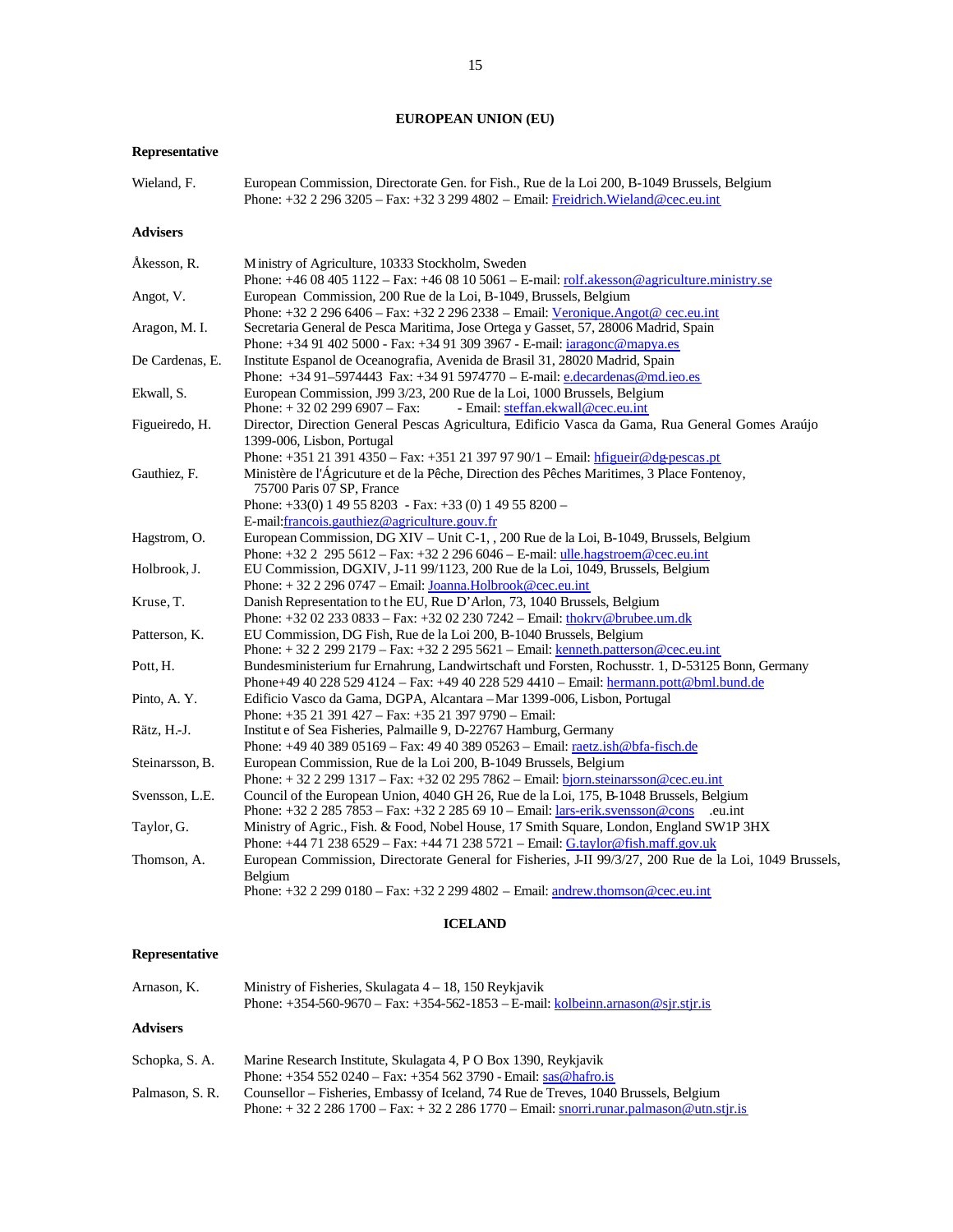**JAPAN**

16

| Representative  |                                                                                                                                                                                            |
|-----------------|--------------------------------------------------------------------------------------------------------------------------------------------------------------------------------------------|
| Tanaka, K.      | Deputy Director, International Affairs Div., Fisheries Agency, 1-2-1 Kasumigaseki, Chiyoda-ku, Tokyo<br>Phone: +81 3 3591 1086 - Fax: +81 3 3502 0571 - E-mail: kengo tanaka@nm.maff.go.jp |
| <b>Adviser</b>  |                                                                                                                                                                                            |
| Kobayashi, H.   | First Secretary, Japanese Mission to the EU, Square de Meenst, 6, 1000 Brussels, Belgium<br>Phone: $+3225007756 - Fax: +3225133241 - Email: hidetakakobayashi@mofa.gov.jp$                 |
|                 | <b>NORWAY</b>                                                                                                                                                                              |
| Representative  |                                                                                                                                                                                            |
| Sandberg, P.    | Directorate of Fisheries, P. O. Box 185, 5804 Bergan<br>Phone: $+475238000 - Fax: +4755238090 - E-mail: per.sandberg@fiskeridir.dep.telemax.no$                                            |
| Adviser         |                                                                                                                                                                                            |
| Lobach, T.      | Directorate of Fisheries, Box 185, 5804 Bergen<br>Phone: $+475523800 - Fax$ : $+4755238090 - E-mail$ : terje.lobach@fiskeridir.dep.telemax.no                                              |
|                 | <b>RUSSIAN FEDERATION</b>                                                                                                                                                                  |
| Representative  |                                                                                                                                                                                            |
| Babayan, V.     | Russian Federal Research Institute of Fisheries & Oceanography (VNIRO), 17, V. Krasnoselskaya,<br>Moscow, 107140<br>Phone: $+70952646983 - Fax$ : $+70952649187$                           |
| <b>Advisers</b> |                                                                                                                                                                                            |
| Efimov, Y.      | Russian Federal Research Institute of Fisheries & Oceanography (VNIRO), 17, V. Krasnoselskaya,<br>Moscow 117140                                                                            |
| Filin, A.       | Phone: $+ 7095264 - 9289 - Fax$ : $+ 70952649187 - Email$ :<br>PINRO, 6 Knipovich St., Murmansk 183763<br>Phone: +7 815 2 472962 - Fax: +47 789 10 518 - Email: matlad@pinro.murmansk.ru   |
|                 | UNITED STATES OF AMERICA (USA)                                                                                                                                                             |
| Representative  |                                                                                                                                                                                            |
| Kurkul, P.      | National Marine Fisheries, Northeast Region, 1 Blackburn Drive, Gloucester, MA 20910<br>Phone: $+978-281-9331 - Fax: +978-281-9315$                                                        |
| <b>Advisers</b> |                                                                                                                                                                                            |
| Mayo. R.        | National Marine Fisheries, 166 Water St., Woods Hole, MA 02543-1026                                                                                                                        |
| Serchuk, F.     | Phone: $+508-495-2310$ – Fax: $+508-495-2393$ – E-mail: ralph.mayo@noaa.gov<br>National Marine Fisheries, 166 Water St., Woods Hole, MA 02543-1026                                         |
| Swanson, D.     | Phone: $+508-495-2245$ – Fax: $+508-495-2258$ – E-mail: Fred.serchuk@noaa.gov<br>Chief, International Fisheries Div., NMFS, 1315 East-West Highway, Silver Spring, MD 20910                |
| Snyder, S.      | Phone: $+301-713-2276 - Fax: +301-713-2313 - E-mail: Dean.Swanson@noa.gov$<br>US Mission to the EU, 27 Blvd. Du regent, 1000 Brussels, Belgium                                             |

Phone: + 32 2 508 2670 – Fax: +32 2 511 2092 – Email: **snyderss@state.gov**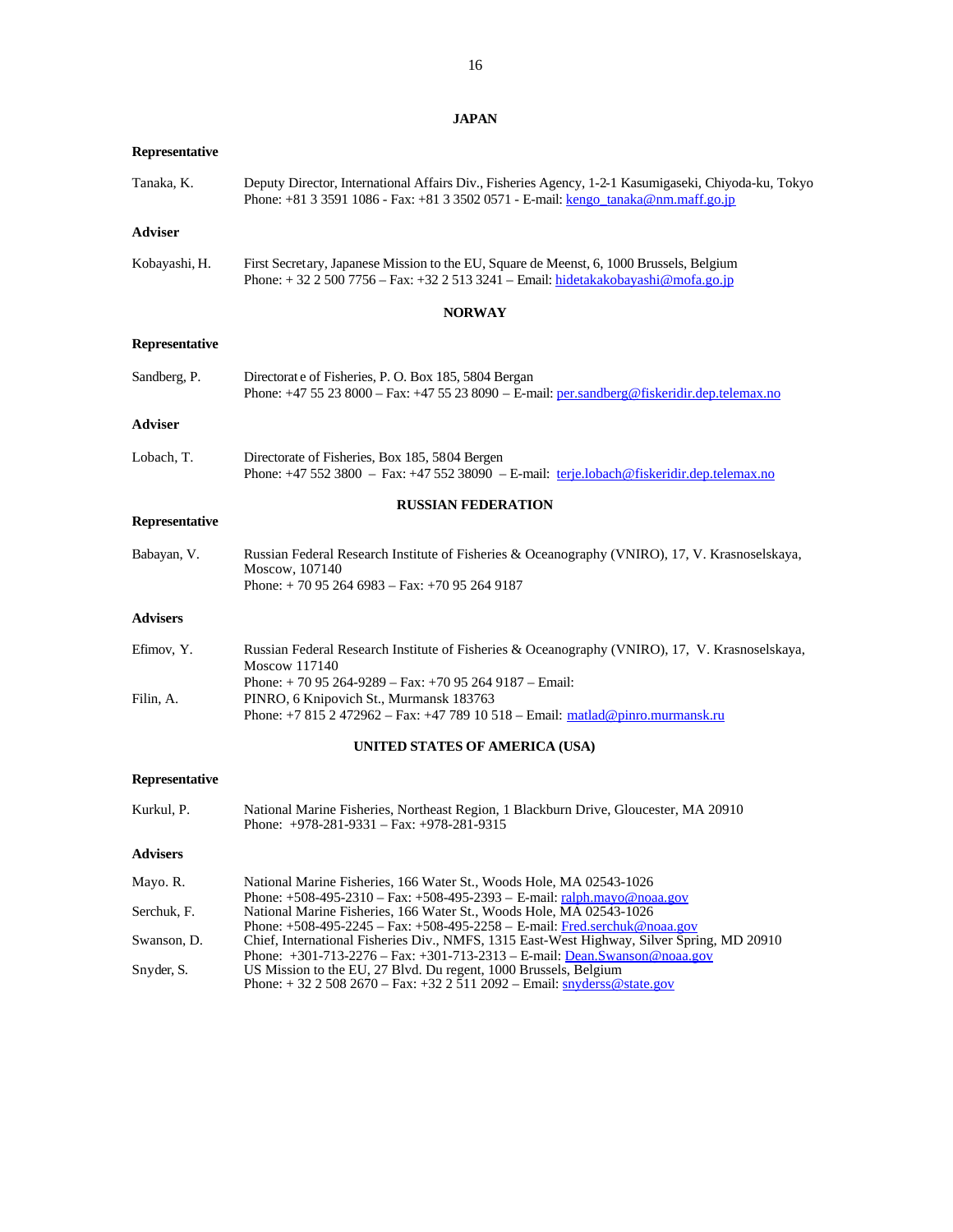# **OBSERVERS**

| Engesaeter, S. | Secretary, North-East Atlantic Fisheries Commission, 22 Berners Street, London W1P 4DY, UK |
|----------------|--------------------------------------------------------------------------------------------|
|                | Phone: $+442076310016 - Fax: +442076369225 - Email: info@neafc.org$                        |
| Neves, J.      | North-East Atlantic Fisheries Commission. 22 Berners Street. London W1P 4DY, UK            |
|                | Phone: $+442076310016 - Fax$ : $+442076369225 - Email$ : joao@neafc.org                    |
|                |                                                                                            |

# **NAFO SECRETARIAT**

T. Amaratunga, Assistant Executive Secretary

B. L. Marshall, Statistical Clerk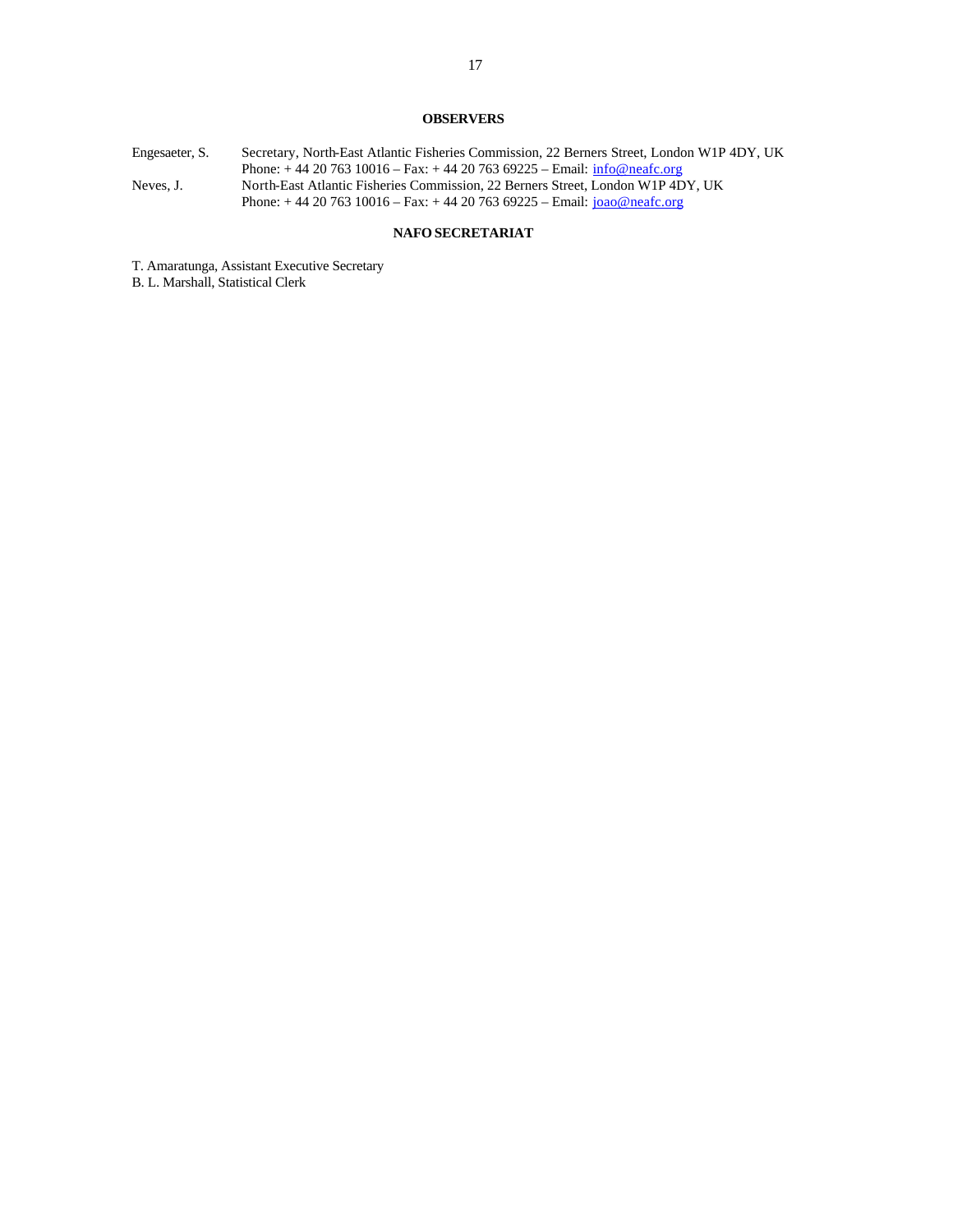## **Annex 2. Agenda**

- 1. Opening (Co-Chairmen Bill Brodie and Jim Baird, Canada)
- 2. Appointment of rapporteur
- 3. Adoption of Agenda
- 4. Harmonization of concepts and terminology
	- a) Report of CWP Intersessional Meeting February 2000
	- b) Discussion of an EU paper
	- c) Contracting Parties' experience with the application of the Precautionary Approach
- 5. Operationalizing the Precautionary Approach into the Management Plans for Three Model Stocks
- 6. Implementation Plan for the Precautionary Approach to other NAFO Stocks
- 7. Consideration of changes or additions to the Fisheries Commission's Request to the Scientific Council to reflect the precautionary approach
- 8. Consideration of Criteria for reopening a fishery in light of the Precautionary Approach
- 9. Consideration of additional supportive management measures to complement the application of the Precautionary Approach
- 10. Other Matters
- 11. Adoption of report
- 12. Adjournment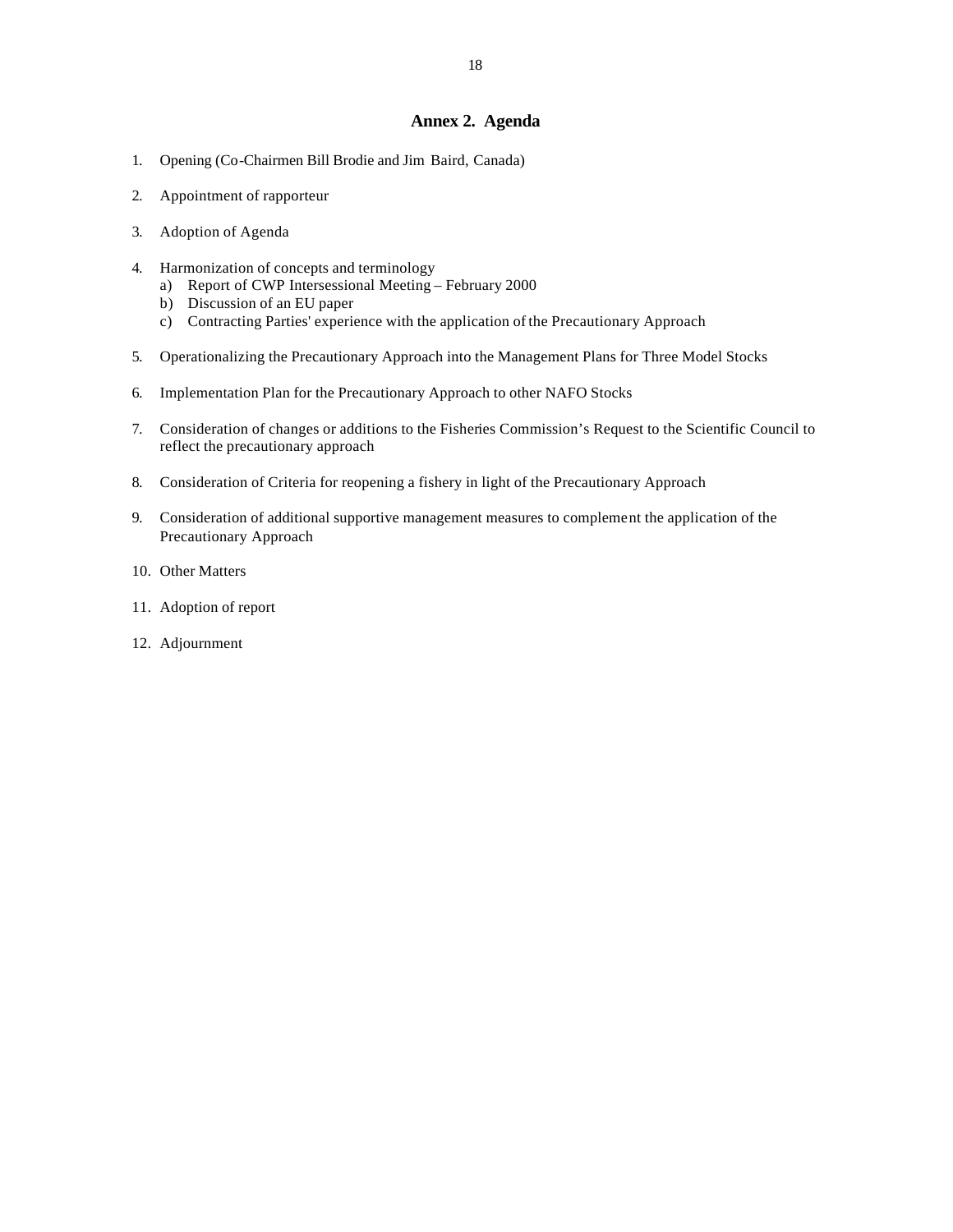# **Annex 3. List of Papers Considered**

- **1.** Resolution to Guide Implementation of the Precautionary Approach within NAFO. NAFO FC Doc. 99/13, Serial No. N4198, 1p.
- **2.** Considerations for the Implementation of the Precautionary Approach into the Management Plans of Stocks Managed by the Northwest Atlantic Fisheries Commission (NAFO) – a discussion paper prepared by Canada. PA W.G. Working Paper 00/1, 18 p.
- **3.** The Precautionary Approach in Fisheries The issue of harmonization of concepts and terminology. EU Working Paper. PA W.G. Working Paper 00/2, 6 p.
- **4.** Draft Report of the Working Group on Precautionary Approach Terminology. CWP Intersessional Meeting – February 2000, 19 p. (CWP-19 in July 2001 will review this report before finalization).
- **5.** Chairman's Summary. CWP Intersessional Meeting of the Working Group on Precautionary Approach Terminology, 12 p. (Co-Chairman W. B. Brodie's summary presented at this meeting – see Annex 4.)
- **6.** The Precautionary Approach: A New Paradigm, or Business as Usual? V. R. Restrepo, P. M. Mace, and F. M. Serchuk. 1999. Feature Article 1, p.61-70. *In*: Our Living Oceans, Report on the Status of U.S. Living Marine Resources, 1999, NOAA Technical Memorandum NMFS-F/SPO-41, 301 p. (Submitted by the US Delegation, 6 p.)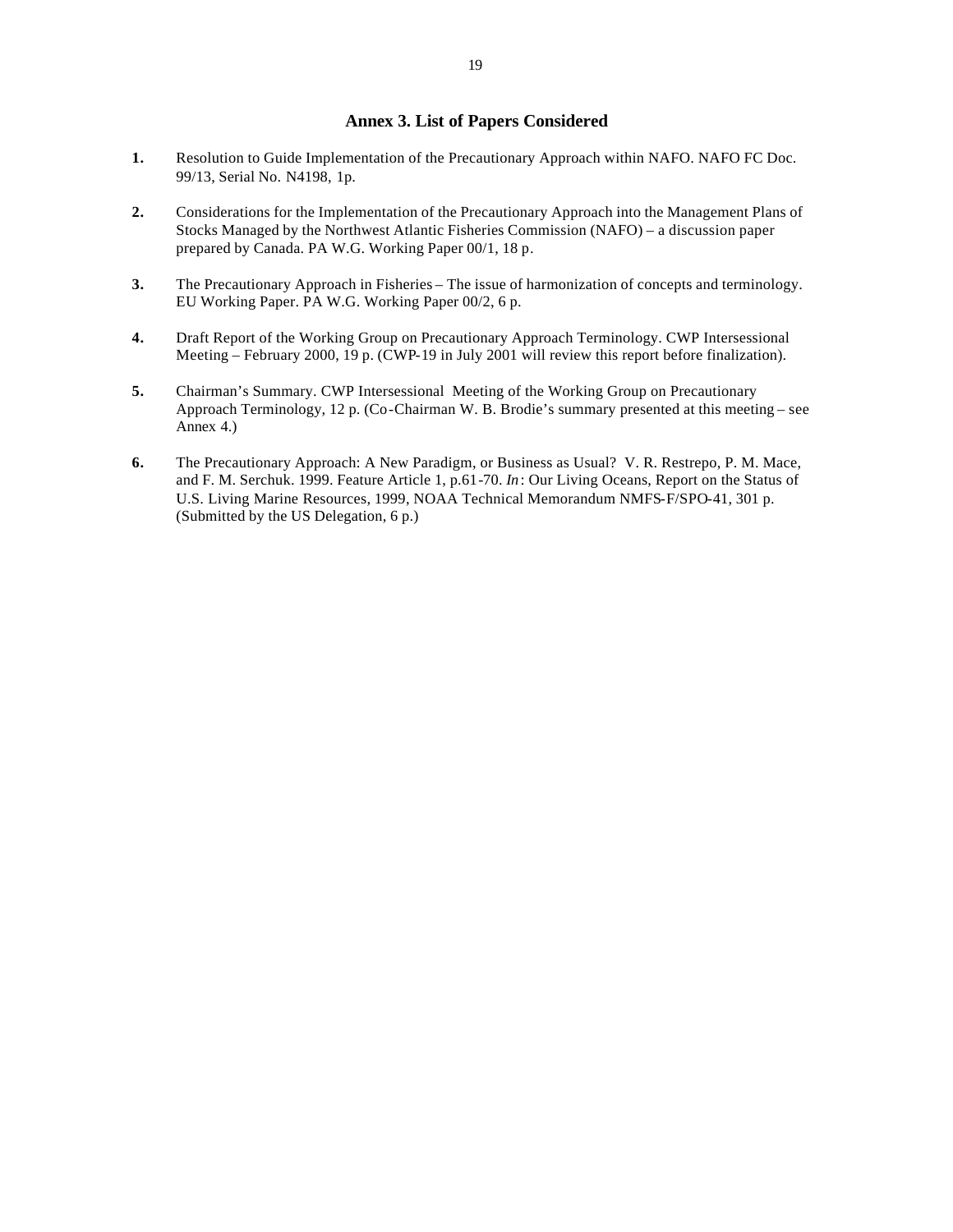# **Annex 4. Chairman's Summary, CWP Intersessional Meeting 2000 Meeting of the Working Group on Precautionary Approach Terminology [The complete report is submitted to CWP for finalization]**

The CWP Intersessional was held during February 14-16, ICES HQ in Copenhagen. FAO, ICCAT, ICES and NAFO representatives attended the meeting.

## **TERMS OF REFERENCE FOR THE MEETING**

- 1) Review the terminology and definitions of concepts in use by the different agencies.
- 2) Identify where concepts are identical and where these differ. Explore consequences of such differences in concepts to the reference points used for providing scientific advice within the Precautionary Approach.

## **PRESENTATION AND COMPARISON OF AGENCY PA FRAMEWORKS .**

The CWP Intersessional noted NAFO and ICCAT both include science and management bodies, while ICES is strictly a scientific body.

Examination of PA work from other perspectives (EC, Canada, USA).

## **FAO**

FAO presented a summary of main issues noted in the 5 years of PA implementation (1995-2000) eg. Marine Protected Areas Harvest Control Rules, role of science, operational management procedures, several others. The relevant papers were appended to the CWP Intersessional Draft Report.

## **ICCAT**

The ICCAT presentation addressed the following:

- has not yet formalized an operational framework for implementing the PA.
- formed an ad hoc WG of the Standing Committee on Research and Statistics (SCRS) to examine the PA.
- proceeded along a slightly different track than either NAFO or ICES, noting that "*Annex II of the Straddling Stocks Agreement states that FMSY should be a minimum standard for a limit reference point. This is potentially in conflict with the objectives of the ICCAT Convention, which imply that FMSY is the target*."
- SCRS decided that it needs to conduct stock-specific evaluations using simulation methods.
- ICCAT has not yet made a decision on what reference points would be treated as limits in providing PA advice.
- SCRS routinely provides estimates of stock status relative to MSY benchmarks for all stocks with quantitative assessments.
- SCRS provided working definitions of targets, limits, thresholds, and harvest control rules.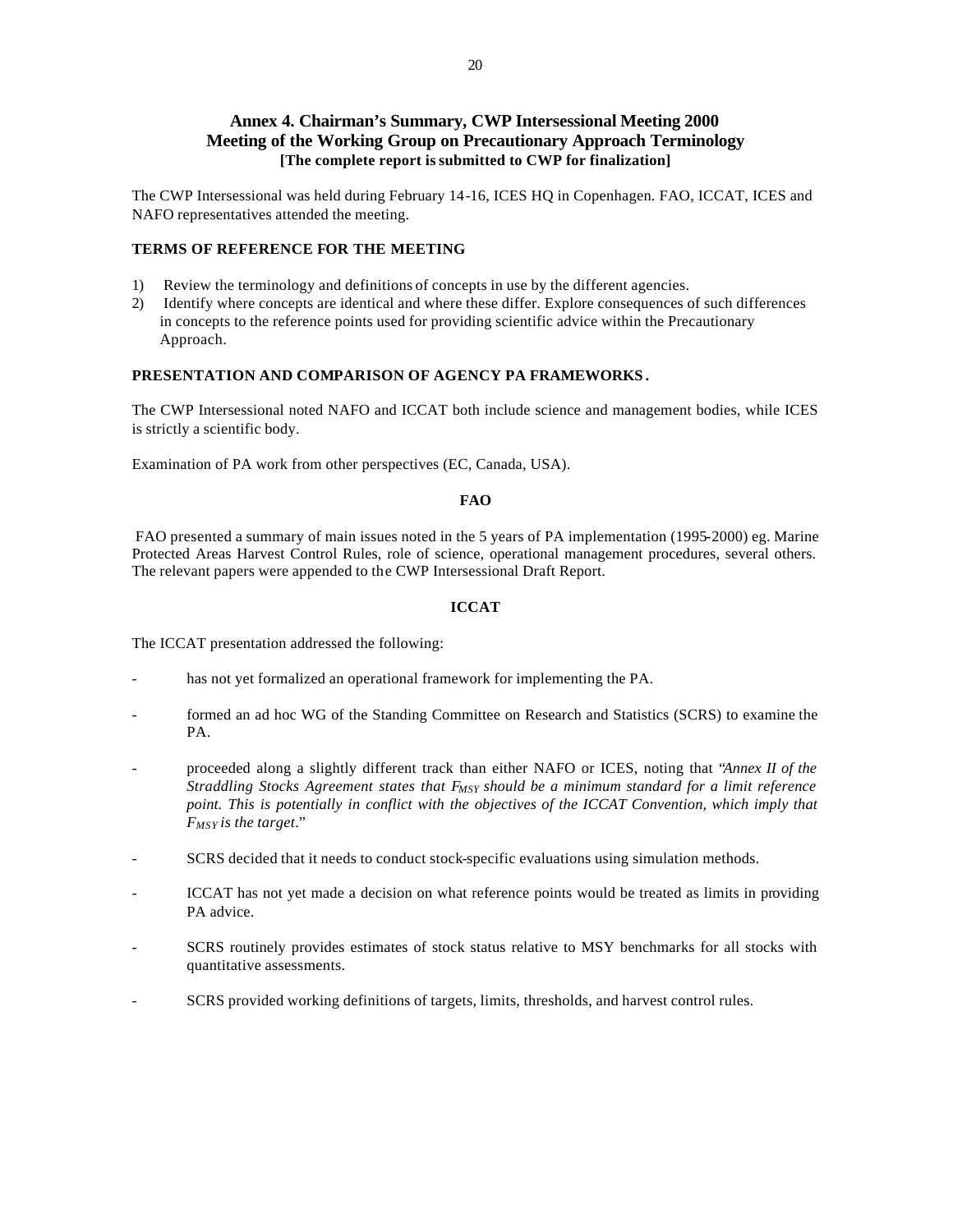#### **ICES**

The ICES presentation addressed the following:

- In order for stocks and fisheries exploiting them to be within safe biological limits, there should be a high probability that :
	- 1) the spawning stock biomass is above the threshold where recruitment is impaired, and
	- 2) the fishing mortality is below that which will drive the spawning stock to the biomass threshold which must be avoided.
- To have a high probability to avoid the thresholds, ICES calculates a buffer that when applied to the limit reference points provide estimates of the precautionary reference points  $F_{pa}$  and  $B_{pa}$  ( $pa$  stands for precautionary approach).
- ICES proposed in 1998 and 1999 a number of "lim" and "pa" reference points as a provisional step to the implementation of a precautionary approach.
- $F_{pa}$  and  $B_{pa}$  are thus the main devices in the ICES framework for providing advice. They are thresholds which constrain advice or trigger advice for implementation of management/recovery plans.
- If fishery management decisions lead to  $F_{pa}$  being exceeded, this would be regarded as overfishing and management would not be regarded as consistent with a precautionary approach.

#### **NAFO**

The NAFO presentation addressed the following:

- The PA framework was first defined within NAFO SC in 1997 characterized by limit, buffer, and target reference points for spawning stock biomass and fishing mortality.
- F<sub>lim</sub> can be no higher than the fishing mortality rate which generates MSY. The target recovery level for biomass  $(B_{tr})$  for overfished stocks is the total stock biomass which would produce MSY.
- B<sub>lim</sub> is defined as the level of spawning biomass that the stock should not be allowed to fall below.
- Buffers ( $B_{\text{buf}}$  and  $F_{\text{buf}}$ ) are defined for  $B_{\text{lim}}$  and  $F_{\text{lim}}$  to ensure that there is a high probability that the limit reference points are not reached.
- Within each of the biomass/fishing mortality zones defined by the reference points (collapsed, danger zone, recovery zone, recovered zone), specific courses of action are indicated.
- A full suite of reference points has not yet been developed for any NAFO stocks, but substantial progress has been made on some stocks, particularly those with age-based analytical assessments.

## **INTER AGENCY COMPARISONS**

The CWP Intersessinal review of comparisons contained the following:

#### COMPARISON OF TERMINOLOGY

Terminology for limit reference points is consistent. ICES, NAFO and ICCAT use  $B_{lim}$  and  $F_{lim}$  terms to refer to biomass and fishing mortality limit reference points.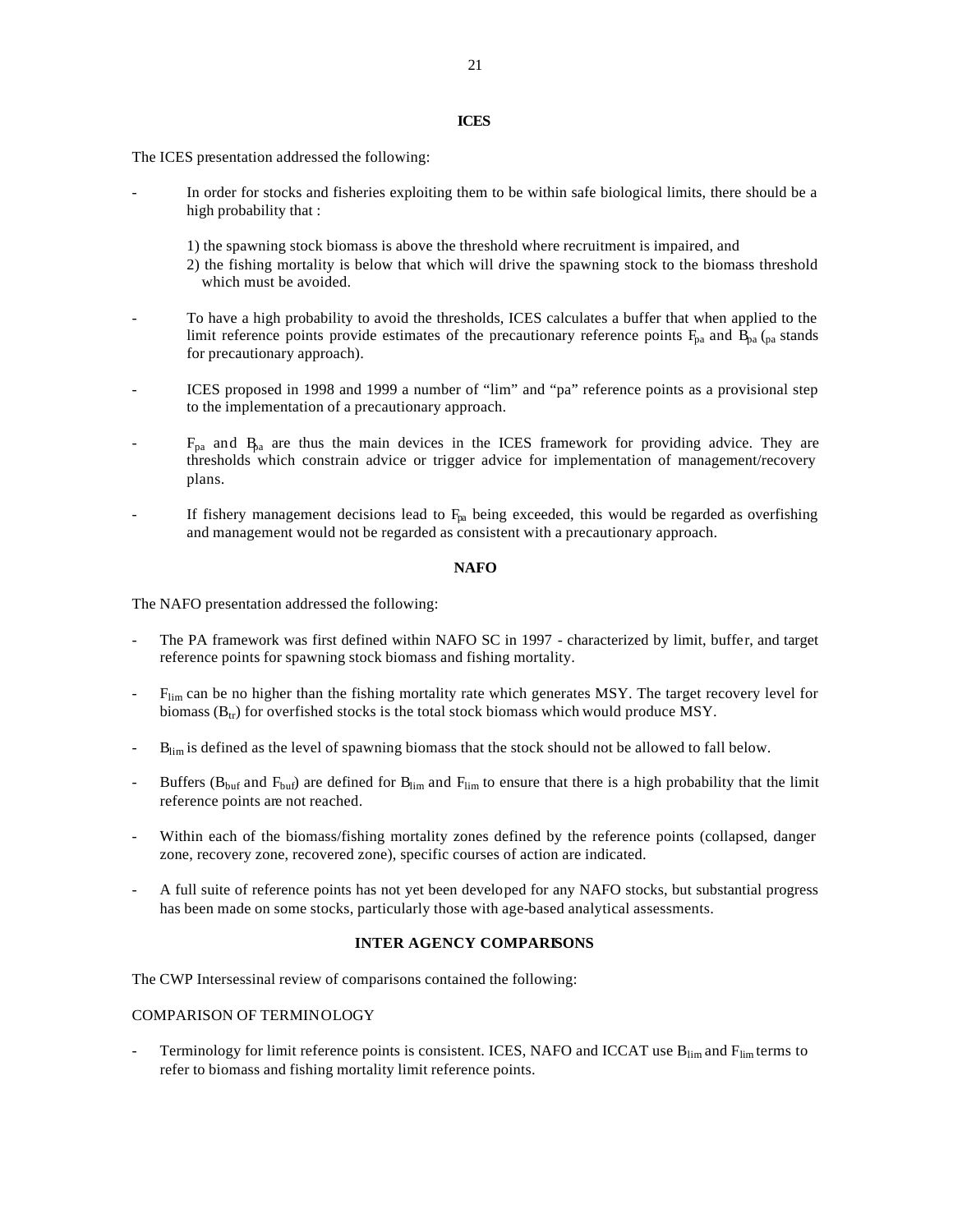- Terminology for threshold reference points differs between agencies. ICES names these points  $F_{pa}$  and  $B_{pa}$ , NAFO names them  $F_{buf}$  and  $B_{buf}$ , ICCAT proposes to name them  $F_{thresh}$  and  $B_{thresh}$ .
- Target reference points:

Not presently proposed by ICES nor acknowledged in its precautionary framework. NAFO has a conceptual definition of targets for fishing mortality and biomass ( $F_{target}$  and  $B_{target}$ ) but at present only proposes  $B_{target}$  reference points for rebuilding purposes. ICCAT notes that its Convention defines  $F_{\text{msy}}$  and  $B_{\text{msy}}$  as targets.

## COMPARISON OF DEFINITIONS (LIMITS)

- For the biomass limit reference point, the operational definition is that it is a marker of the biomass below which low recruitment can be expected. However, in many cases ICES has also used this as a marker of the biomass below which recruitment is unknown. This alternative usage is not reflected in the nomenclature.
- For fishing mortality limit reference points, the operational definition varies:
	- ICES mostly uses  $F_{\text{lim}}$  to indicate a fishing mortality above which there is an unacceptable risk of the stock size declining below B<sub>lim</sub> in some medium or long-term period. Hence it is a marker of the longer term risk of incurring recruitment overfishing.
	- In the NAFO framework  $F_{\text{lim}}$  is taken as corresponding to  $F_{\text{msy}}$ , which means that it is used as a marker of decreasing stock stability and the loss of long-term yield.
	- ICCAT has yet to develop a position on this, but notes that UNFSA guidelines for a fishing mortality limit are in potential conflict with the ICCAT Convention which implies using  $F_{\text{msy}}$  as a target.

## COMPARISON OF DEFINITIONS (THRESHOLDS)

- Definition of biomass threshold levels tends to be more consistent across agencies.

- Both ICES and NAFO use thresholds as markers of levels of probability, considered unacceptable, that a stock is measured (or forecast) to be at the threshold level, may actually be at or below the limit biomass, given some particular uncertainty assumptions.
- ICES also in some cases defines a threshold level as a marker of a region of unknown dependence of recruitment on stock size. This definition has been applied for some stocks with a history of only moderate exploitation.
- ICCAT's intended use of thresholds is as reference points that fall between limits and targets.

- Definition of F mortality threshold is less consistent.

- ICES has defined  $F_{pa}$  in four different ways, as marker of:
	- (a) an unacceptable probability that stock is fished at  $F_{\text{lim}}$  when it is measured to be  $F_{\text{pa}}$ , (ie for ICES, unacceptable long-term risk of recruitment overfishing)
	- (b) a high probability of growth overfishing in short term
	- (c) an unacceptable probability that SSB may fall below  $B_{pa}$  in medium term
	- (d) an unacceptable probability that SSB may fall below  $B_{\text{lim}}$  in medium term

- The NAFO definition is similar to (b) above. The ICCAT definition is still not developed.

#### **CONCEPTS AND USAGE**

Significant differences in operational definitions of reference points in the ICES, NAFO, and ICCAT areas were identified:

- Such differences have quite normally been driven by differences in the institutional framework in which thes e scientific bodies operate, and by the different dynamics of the stocks for which they provide advice (eg. many stocks in NAFO area at very low level).

- One key difference is that the three organisations have made different interpretations of UNFSA.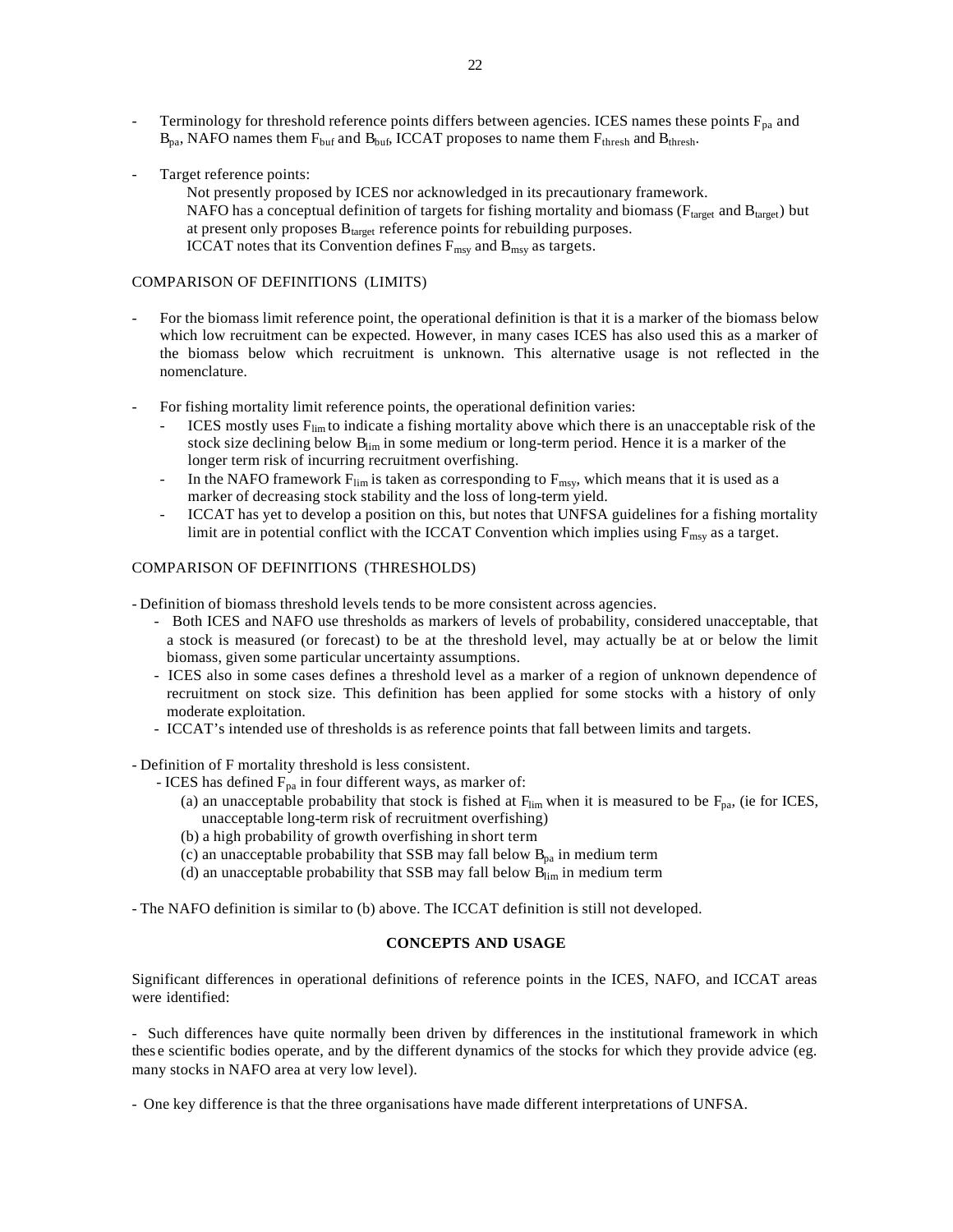**NAFO:**  $F_{\text{msy}}$  or a proxy should be adopted as the value for the limit reference point  $F_{\text{lim}}$ .

**ICES:** does not incorporate  $F_{\text{msy}}$  in its PA framework. ICES considered that  $F_{\text{msy}}$  is an extremely difficult parameter to estimate reliably and was therefore reluctant to use this value in the provision of management advice.

**ICCAT:** UNFSA guidelines for a fishing mortality limit are in potential conflict with the ICCAT Convention which implies using  $F_{\text{msy}}$  as a target.

- Other technical differences in calculation of reference points exist between the NAFO and ICES frameworks.

## **HARVEST CONTROL RULES**

NAFO, ICES and ICCAT all consider that it is the responsibility of the management agencies concerned to pre-agree conservation and management action in the event that they consider such pre-agreements to be necessary.

If a stock falls outside the "safe" or "target" area of its precautionary framework, action should be taken to :

- decrease fishing mortality below the threshold value
- take action to allow biomass to increase towards a rebuilding target.

NAFO has in many instances illustrated a linear reduction in fishing mortality in its precautionary framework. However, as presently most NAFO stocks are below B<sub>lim</sub>, and such a linear reduction is not particularly germane to present conditions.

In the ICES area, many stocks are presently between limit and threshold reference points, and a diversity of approaches has been taken to proposing recovery plans. These are usually stock-specific and to a greater or lesser extent are evolved in dialogue with management agencies.

## **DATA MODERATE/POOR ENVIRONMENTS**

About half the stocks assessed by ICES, more than 80% of the stocks assessed by the NAFO Scientific Council, and all stocks assessed by ICCAT are considered to be data moderate or data poor - age based assessments are unable to be successfully applied or indirect aging methods are used.

- In such cases alternative methods for assigning reference points are gradually being explored.
- For some stocks, ICES has introduced proxies to represent reference points using indices of stock size and other data sources. In ICES there is continued development of reference points.

In the NAFO SC, surplus production models (ASPIC) have been explored in some data moderate situations, whereas under data poor conditions, the "traffic light" approach has been evaluated. It is anticipated that these and other available methods will be examined in the context of all NAFO stocks in the near future.

- ICCAT has a long tradition of using a wide variety of simple assessment methods and a suite of proxies to reference points that are tailored to fit specific situations.

## **POSSIBILITIES FOR COMMON USAGE OF CONCEPTS AND TERMINOLOGY**

Although specific interpretations of the UNFSA guidelines differed, the objectives of the three scientific agencies of ICES, ICCAT(SCRS) and NAFO (SC) share these common elements:

Reference points should be chosen in such a way as to allow managers to operate a fishery to take sustainable yields close to the estimated long-term maximum. Reference points should generally lead to stock dynamics which satisfy these conditions, in order of priority: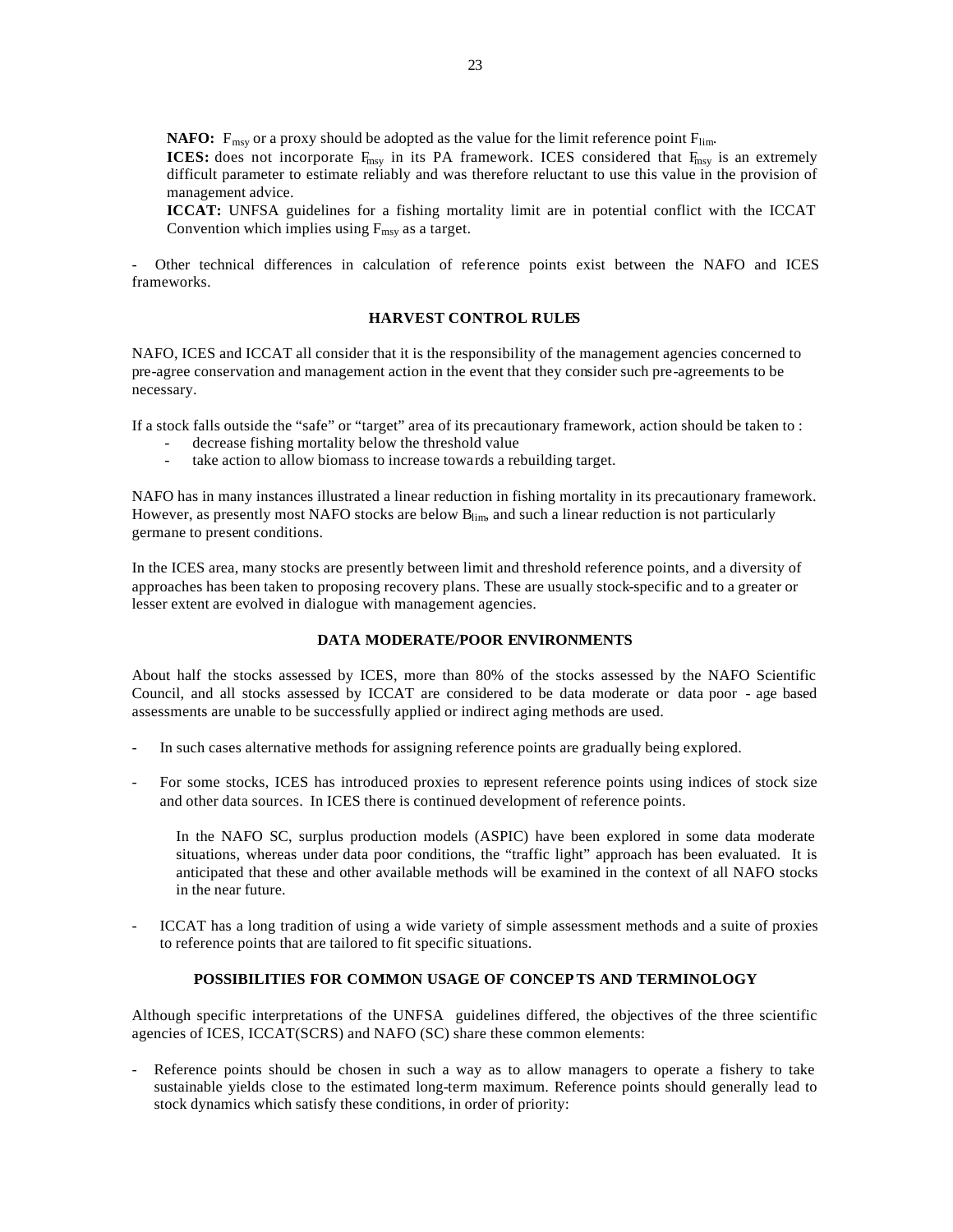- a) Low probability of recruitment overfishing.
- b) The choice of thresholds should be made so as to avoid a recruitment collapse or to minimize risk when approaching an area where the stock dynamics are poorly known.
- The  $_{pa}$  reference points of ICES, the  $_{buf}$  reference points of NAFO, and the  $_{threshold}$  concept of ICCAT all refer to the same idea, ie. to provide a buffer or safety margin to ensure that here is a high probability that the limit reference points on biomass or fishing mortality will not be reached.
- There are a number of other initiatives on the PA underway in various organizations and national departments. Thus, even if it were possible, it may be premature to recommend a common approach to the PA. In many cases, work on the PA is very much in the exploratory stage.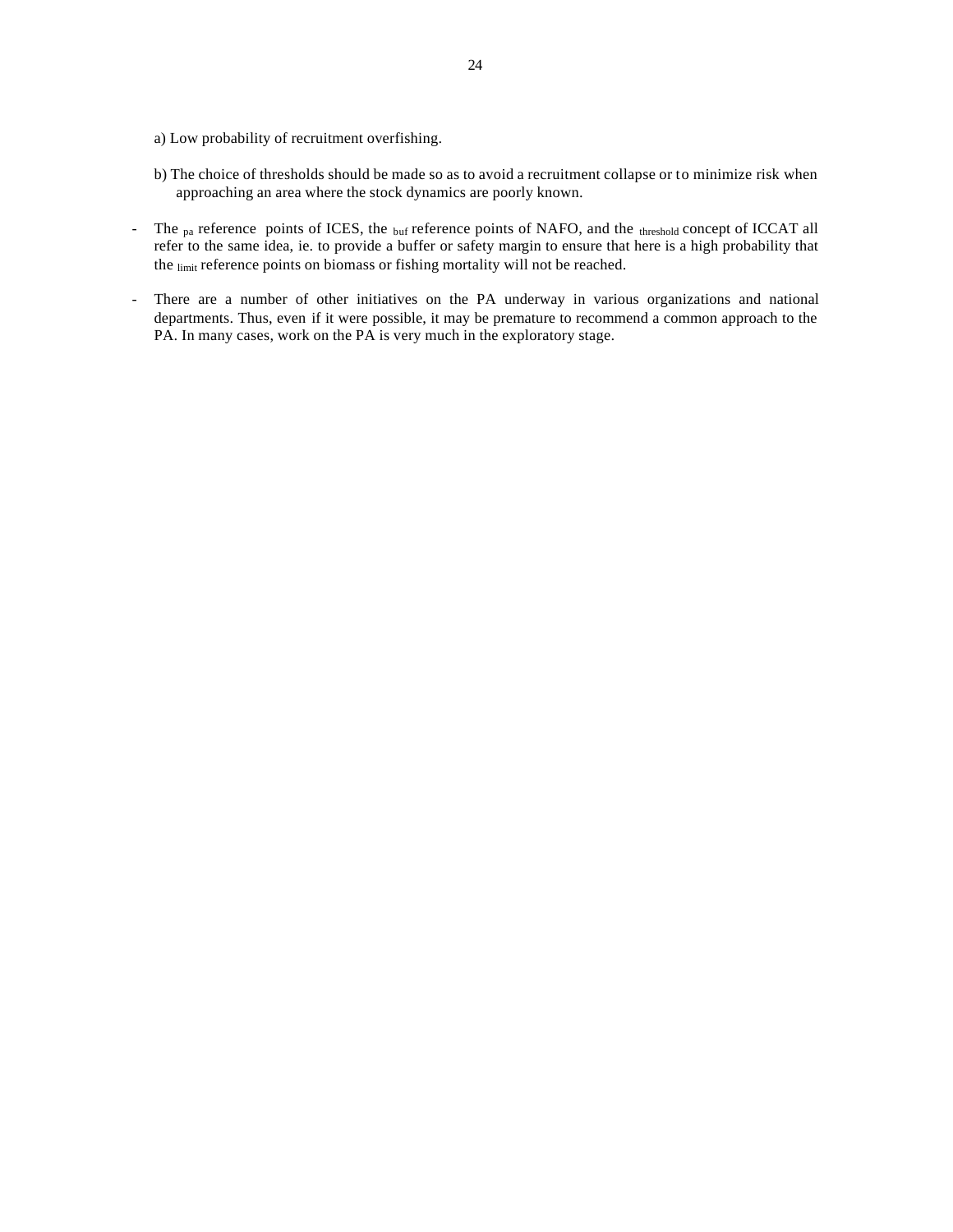## **Annex 5. EU Working Paper**

## **THE PRECAUTIONARY APPROACH IN FISHERIES**

#### **The issue of harmonisation of concepts and terminology**

## **1. Prologue**

At the 1999 Annual Meeting of NAFO, the EU Delegation was requested to present a working paper on harmonisation of concepts and terminology of the Precautionary Approach. At that time, it was not clear that a CWP Inter-sessional Meeting 2000 would be held in Copenhagen from 14 to 16 February 2000 and bring together representatives from ICES, ICCAT, NAFO and FAO in order to review terminology and definitions of concepts of the Precautionary Approach. As the report of this meeting has not yet become available, the present paper can only be of a provisional nature.

#### **2. The Precautionary Principle**

Several international treaties relating to different subject matters such as marine pollution, climate change or biological diversity contain references to the Precautionary Principle. Definitions vary from instrument to instrument and writer to writer. A representative definition drawn from these treaties (e.g. the 1992 Convention on the Protection of the Marine Environment of the Baltic Sea Area) could summarised as follows:

"*States shall take preventive measures in respect of action, which may have deleterious effects, even when there is no conclusive evidence of a causal relationship between inputs and their alleged effects.*"

This constitutes a departure from a former position which held that, *if it cannot be convincingly demonstrated that some action will have deleterious effects, that action may be undertaken*. The new principle brings with it a reversal of the burden of proof in that it stipulates that, *if it cannot be convincingly demonstrated that some action will not have deleterious effects, that action should not be undertaken*.

The formulation of the Precautionary Principle clearly gathered momentum at the UN Conference on the Environment and Development (UNCED). This lead to the 1992 Rio Declaration, Principle 15 of which provides that

"*In order to protect the environment, the precautionary approach shall be widely applied by States according to their capabilities. Where there are threats of serious or irreversible damage, lack of full scientific certainty shall not be used as a reason for postponing costeffective measures to prevent environmental degradation.*"

The preamble of the 1992 Convention on Biological Diversity draws upon this language as follows:

"*Noting that it is vital to anticipate, prevent and attack the causes of significant reduction or loss of biological diversity at source,*

*Noting that where there is a threat of significant reduction or loss of biological diversity, lack of full scientific certainty should not be used as a reason for postponing measures to avoid or minimise such a threat*,"

## **3. The Precautionary Approach in the field of fisheries**

3.1 The 1982 UN Convention on the Law of the Sea requires to rely on "the best scientific evidence available" when taking conservation and management measures (see Article 119 (1) (a) for high seas areas and Article 61 (2) for sea areas under national fisheries jurisdiction). This requirement is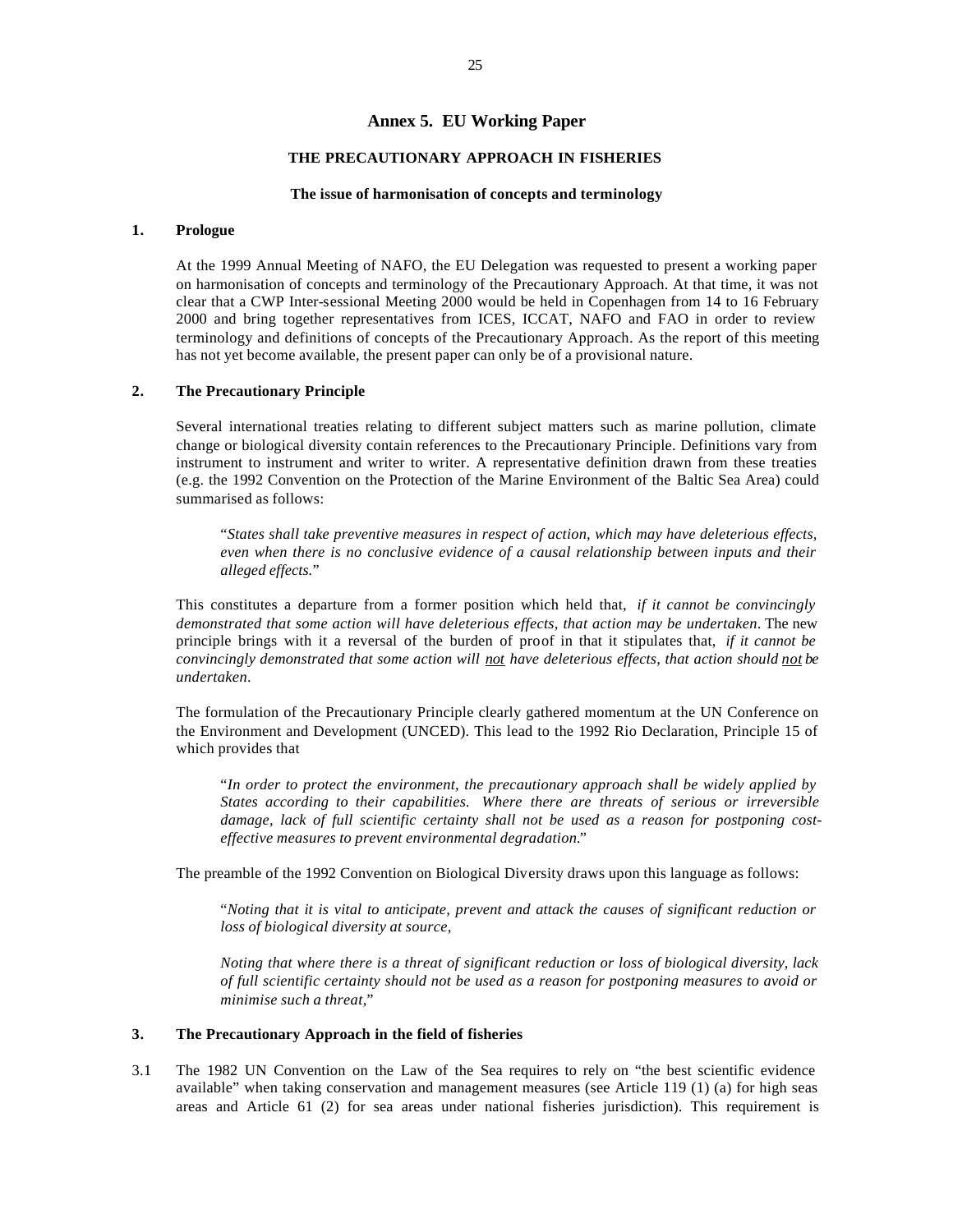sometimes being misinterpreted in too strict if not perfectionist a sense as meaning that, in situations where scientific information offers no full certainty, no conservation measures could be taken. This misinterpretation ignores the inevitable imperfection of science and, therefore, can be seen as one of the motives for the emergence of the Precautionary Approach in the field of fisheries.

The shaping of the Precautionary Approach in the field of fisheries was very much influenced by UNCED and its follow-up processes. It has now been enshrined in both Article 6 of the 1995 UN Agreement on Straddling Fish Stocks and Highly Migratory Fish Stocks as well as Article 7.5 of the 1995 FAO Code of Conduct for Responsible Fisheries. Under these instruments, the Precautionary Approach is to be applied widely to conservation, management and exploitation of fisheries resources. It requires States to err on the side of caution "when information is uncertain, unreliable or inadequate. The absence of adequate scientific information shall not be used as a reason for postponing or failing to take conservation measures." Furthermore, States are required to determine both stock-specific precautionary reference points as well as the action to be taken when theses reference points are approached or exceeded.

This brings together two sets of rules which, at first sight, seem to be irreconcilable. On the one hand, there is acknowledgement that States will continue to work in a world of imperfect information. On the other hand, the technique of reference points requires risk management in a sophisticated decisionmaking process based on very detailed scientific risk analysis and other objective information. The latter shows that the Precautionary Approach is not only confined to cases where adequate scientific information is lacking.

3.2 The significance of Article 6 of the UN Agreement is that, for the first time in a multilateral fisheries treaty, it spells out the way in which the Precautionary Approach adopted at UNCED is to be applied. However, the UN Agreement *ratione materiae* only covers straddling fish stocks and highly migratory fish stocks. As treaty law, it will not be applicable to so-called 'discrete stocks', i.e. stocks which exclusively occur in high seas areas.

Another special feature of the UN Agreement is that it exemplifies in some detail the technique of precautionary reference points in the form of "Guidelines" set out in Annex II. Guidelines are indicative by their very nature. At the time of their drafting, they were intended to offer States Parties an example of how a system of precautionary reference points could work. They were, however, neither meant to be exhaustive nor were they intended to pre-empt future developments.

3.3 In actual fact, subsequent experience with the Precautionary Approach shows that recent developments have already started overtaking the system of reference points set out in Annex II. This system presupposes perfect knowledge of a given stock. On such a basis, the system would be limited to simply setting both a biomass related conservation (or limit) reference point which defines the critical level of the stock, below which the stock should never fall, and a pre-agreed (target) fishing mortality rate which offers a high probability of the stock not approaching or not falling below the defined critical level.

In view of uncertainties inherent to both the relevant scientific advice as well as the risk assessments needed when deciding upon management strategies, it was seen as a problem that one could never be sure about an entirely accurate selection of reference points. This has led to the concept "trigger points" to mark a security margin or a "buffer", whereby the distance between a conservation (limit) reference point and a "trigger point" is indicative of the risk which is considered to be acceptable in a given case. The more mechanistic system of Annex II does not provide for such security margins and, therefore, falls short of genuine risk management which, in order to judge and determine what is an "acceptable level of risk", presupposes meticulous assessment of potential consequences in terms of gains of lower risks set against losses in yield.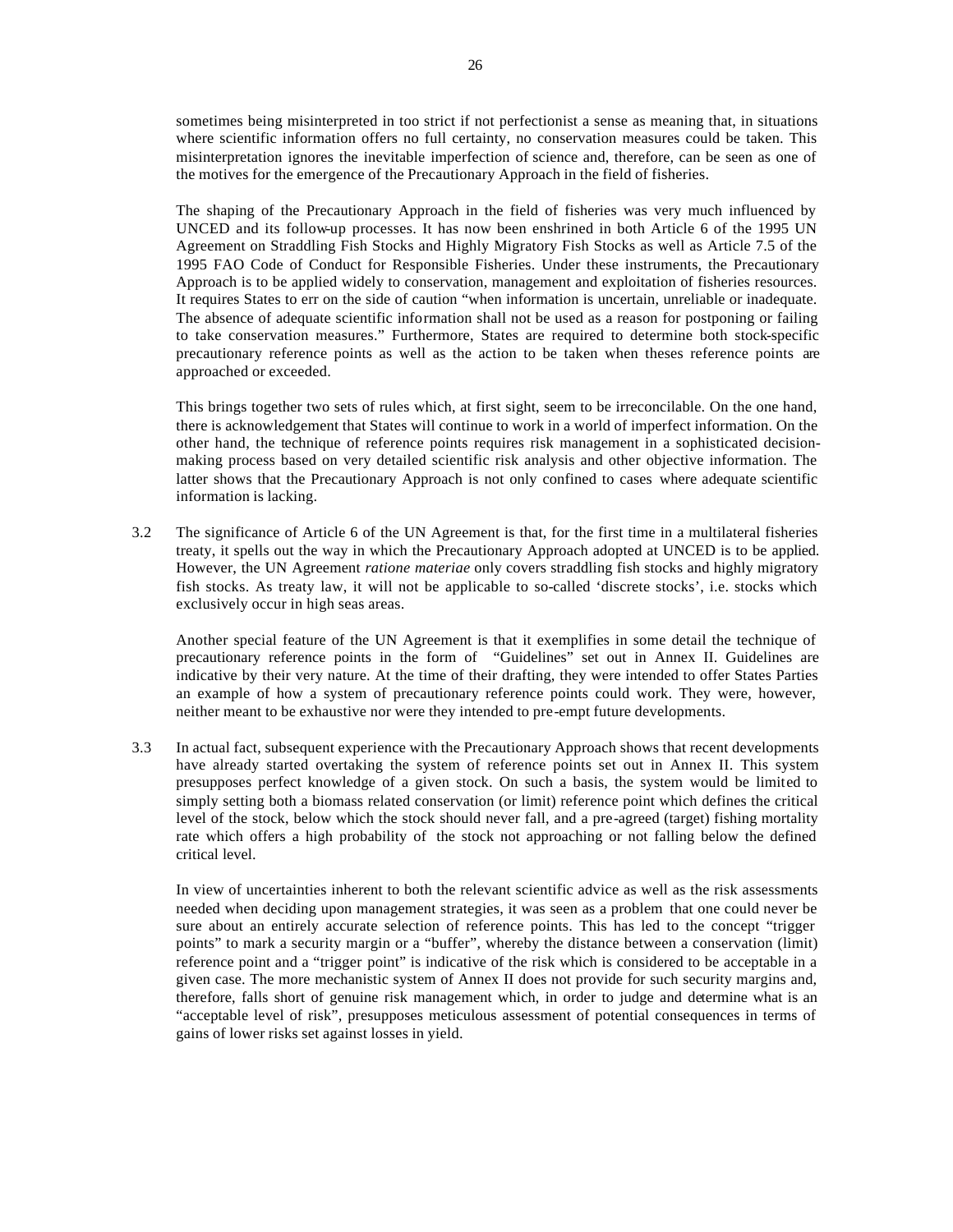## **4. ICES/NAFO Frameworks for the implementation of the Precautionary Approach**

4.1 Both ICES and the Scientific Council of NAFO have developed and, as this is a dynamic process, are in the course of refining Frameworks for the implementation of the Precautionary Approach. None of these Frameworks has yet been formally endorsed en block by competent management agencies.

## 4.2 **Differences in nomenclature**

ICES advises on conservation limits (limit reference points) which define the critical stock level, below which stock size should never fall, and precautionary reference points ("trigger points" or "buffers") which, if adhered to, offer a high probability of keeping the stock above the critical level and which, if approached or exceeded, should trigger remedial action to bring the stock within safe biological limits.

The former consist of **Blim** = absolute bottom line Spawning Stock Biomass (SSB) and **Flim** = abolute upper level of fishing mortality rate (F). The latter consist of **Bpa** = level of SSB higher than Blim and **Fpa** = level of F lower than Flim.

ICES regards Blim and Flim as incontrovertible values. However, the basis for some of the suggested values is debatable. The concept implies that if current F is estimated as greater than Flim or current SSB is estimated as less than Blim, the associated fisheries should be stopped.

NAFO uses three reference points for each SSB and F, namely **Blim** and **Flim**, **Bbuf** and **Fbuf** (buf = buffer) and **Btr** and **Ftr** (tr = target).

Blim and Flim seem to be consistent in both models. However, NAFO classifies Flim as equal to Fmsy (i.e. Flim can be no higher than the fishing mortality rate which generates maximum sustainable yield  $[$ msy $]$ ).

Bpa and Fpa should in principle correspond to NAFO's Bbuf and Fbuf. It has been suggested, however, that, if Bbuf and/or Fbuf were approached or transgressed, the associated fisheries should be stopped. If this were correct, the difference would not only be semantic. It would amount to using the same uncertainties twice and, thus, lead to defining absolute bottom line SSB at a higher level than really required. The establishment of Blim and Flim would then become a futile exercise.

In the ICES model, no attempt is made to define targets. If the aforementioned perception of Bbuf and Fbuf were the right one, NAFO's Btr and Ftr would in reality be "trigger points". Furthermore, NAFO's Btr is being used as the target recovery level for biomass for overfished stocks and defined as the total stock biomass which would produce maximum sustainable yield. This seems to conflict with the use of Flim as Fmsy as an absolute upper level of fishing mortality rate.

## **4.3 Differences in interpretation – Flim as Fmsy**

Paragraph 7 of Annex II of the UN Agreement states that "The fishing mortality rate which generates maximum sustainable yield should be regarded as a minimum standard for limit reference points".

In the NAFO model, it is contended that this clause would make it a requirement to use Fmsy as the absolute upper level of fishing mortality rate. This would imply an automatism which would force to choose a much lower (target) fishing mortality rate in order to stay away from critical stock levels. This might unnecessarily restrict yields.

There is nothing in the UN Agreement which could support such a strict interpretation. By using the term "should", the clause itself is not constructed as a compulsory one. Furthermore, the clause is embedded in guidelines, the indicative nature of which has already been mentioned above (see point 3.2).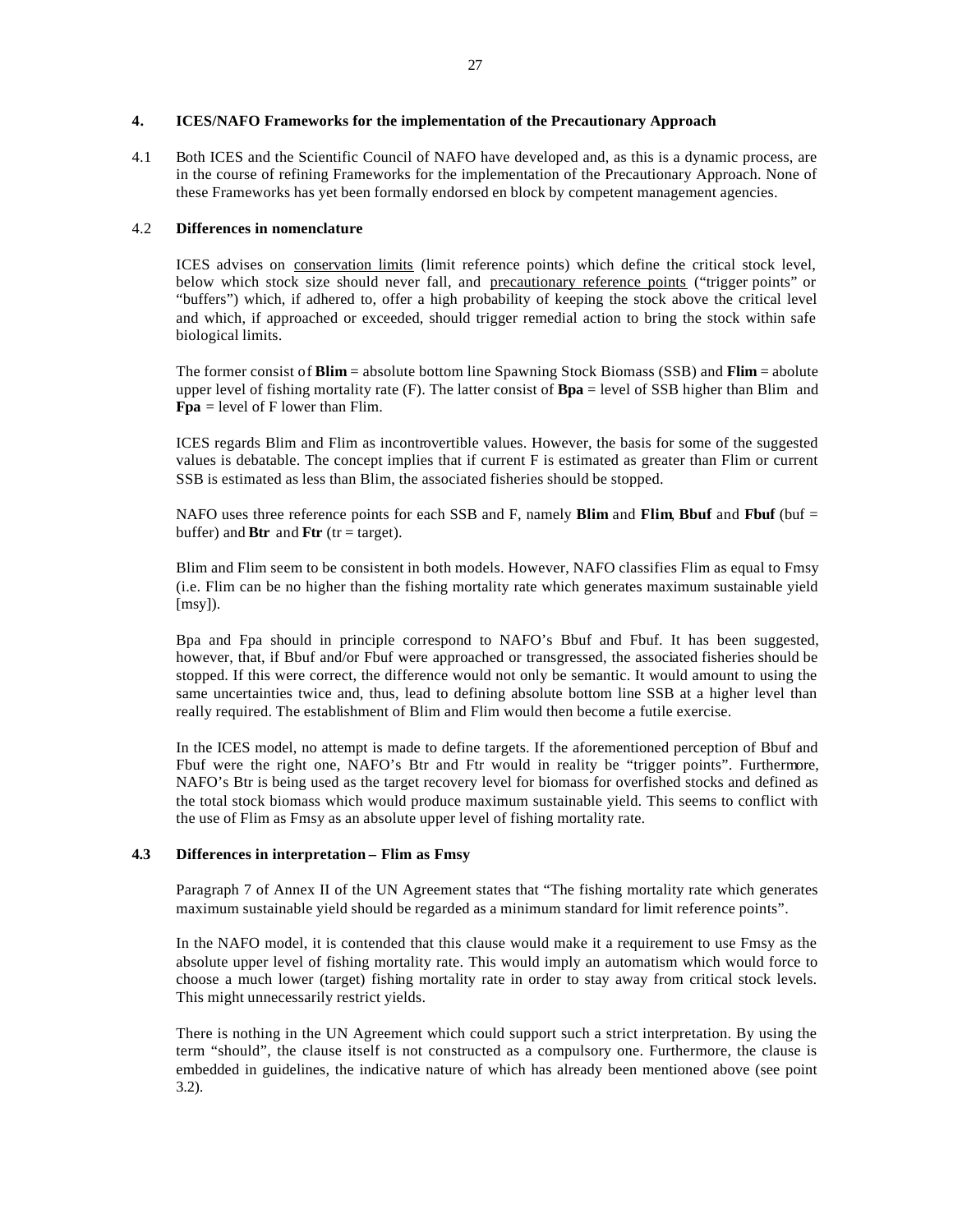Such a strict interpretation would also conflict with the 1982 UN Convention on the Law of the Sea. Articles 119 (1) [for high seas areas] and 61 (3) [for sea areas under national fisheries jurisdiction] provide that conservation measures shall be designed "to maintain or restore populations of harvested species at levels which can produce the maximum sustainable yield". This implies a stock-oriented finality such that the fishing mortality rate which generates maximum sustainable yield is constructed as a management objective (i.e. a target) which should be achieved with a high probability on average. This excludes the use of Fmsy as a conservation (limit) reference point in the sense of the UN Agreement. Pursuant to the provisions of Article 4 of the UN Agreement, the relevant provisions of the 1982 UN Convention on the Law of the Sea prevail in cases of doubt or conflict.

It should also be noted that the use of Fmsy is extremely difficult to implement for most stocks because of great problems in computing reliable values of Fmsy. For this very reason, ICES' interpretation has been largely to ignore the clause in question.

#### **4.4 Differences in interpretation – pre-agreed remedial action**

Paragraph 4 of Annex II of the UN Agreement states inter alia that previously agreed reference points "shall be used to trigger pre-agreed conservation and management action". The NAFO model uses this clause to suggest that remedial action should consist of a linear decrease in fishing mortality in all cases where stock size falls below the predetermined level.

However, the clause cannot be invoked in support of this suggestion. As shown above (see point 3.3), the Annex II system of reference points only contemplates situations where stock size approaches or falls below the critical level. In such a case, "pre-agreed conservation and management action" in the sense of the said clause will consist of a closure of the associated fisheries.

In contrast to that, experience with "trigger points" or "buffers" has shown that any attempt of predetermining remedial action in the event that stock size should approach or fall below the so defined safety margin would be too speculative in nature and, thus, fall short of the specific conditions prevailing at the time when remedial action becomes necessary. Indeed, if remedial action were to be pre-determined by a pre-agreed set of measures, the specificities encountered at the time when recourse to such action becomes necessary will almost certainly lead to divergence from the pre-agreed set of measures. In this sense, the pre-agreed set of measures might prejudice proper remedial action. It is clear, however, that the establishment of a precautionary "trigger point" or "buffer" carries with it an agreement of principle to take remedial action whever the relevant pre-determined value is approached or transgressed.

## **4.5 The need for harmonisation**

Differences in terminology are normally indicative of differing concepts. As a general rule, terminology should be used in a harmonised fashion in all cases where there are no conceptual differences. Difference in terminology should be reserved to cases where different concepts so warrant.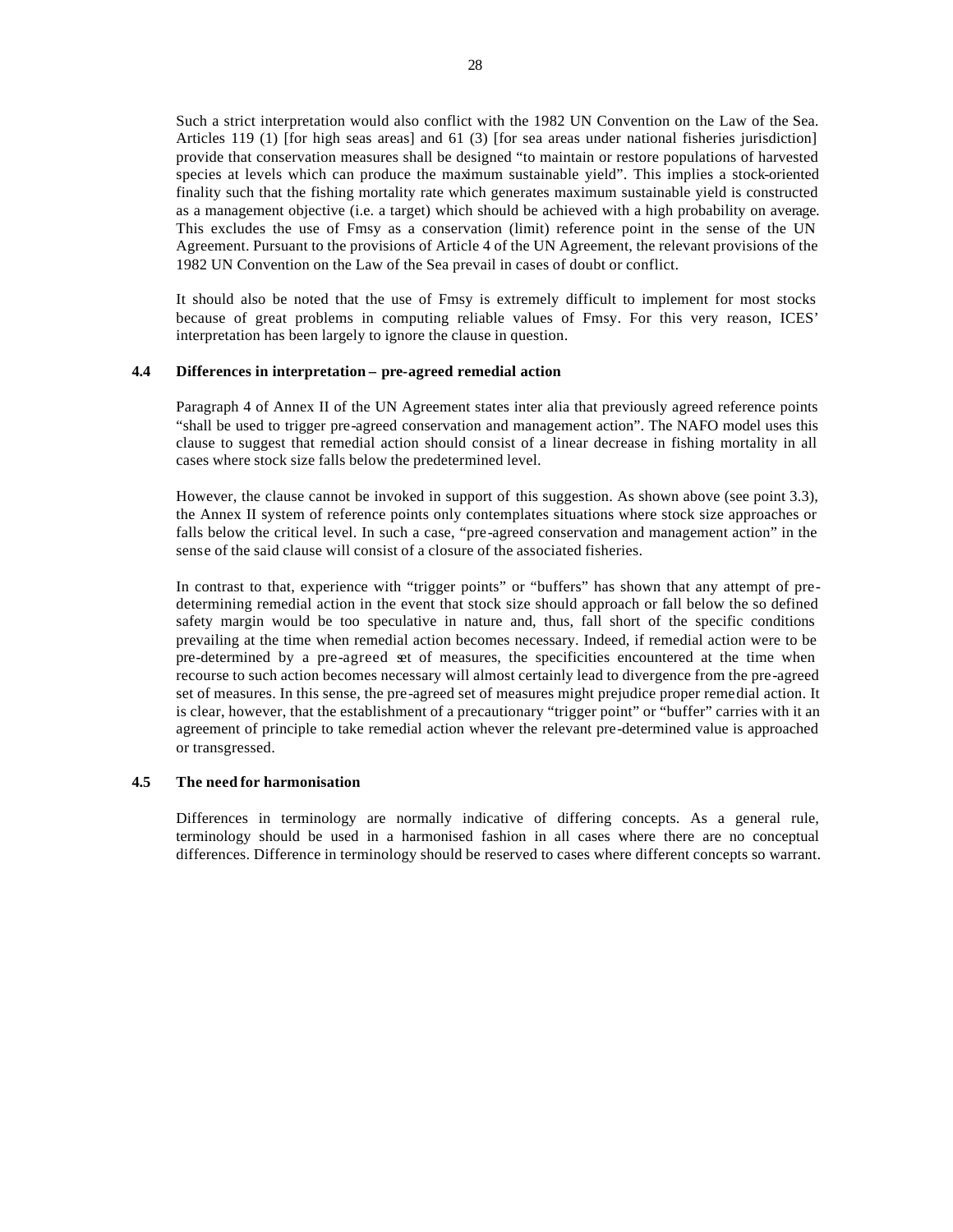# **Annex 6. Next steps in the implementation of the Precautionary Approach - Cod in Divisions 3NO**

#### **Objectives**

The action plan for implementation of a Precautionary Approach should include the nine objectives discussed at the Joint Scientific Council/Fisheries Commission Working Group meeting in May 1999:

- 1. Restore and maintain stock at level that can support sustainable fisheries.
- 2. Rebuild SSB to a level that will increase the probability of good recruitment.
- 3. Keep directed fisheries closed in the short term.
- 4. Determine the spawning stock biomass at which the fishery will be re-opened.
- 5. Develop additional criteria to guide potential fishery re-openings.
- 6. Minimize the by -catch for cod in directed fisheries for other fisheries.
- 7. Identify and evaluate options for  $B_{lim}$  (60000 t SSB at high productivity level and 35000 t SSB at low productivity level). In doing so, use the following performance measures in the risk analysis:
	- $\blacklozenge$  The time (year) at which  $B_{\text{lim}}$  is reached at various probability levels
	- The yield potential at re-opening.
- 8. Evaluate risks of stocks being below  $B_{\text{lim}}$ .
- 9. Full review and analysis of 1) the stock recruitment data to determine the high and low productivity levels 2) options for  $B_{\text{lim}}$  and 3) the appropriate risk analysis.

#### *Management Strategies*

- 1. As an initial management objective, Fisheries Commission should rebuild SSB to a level that will increase the probability of good recruitment and restore and maintain the stock at a level that can support sustainable fisheries.
- 2. Fisheries Commission should set a provisional limit SSB reference point of 60,000 t, and should determine harvest strategies and management measures in the context of this reference.
- 3. No directed commercial fishing should occur while SSB is below  $B_{\text{lim}}$ .
- As there are indications of a possible shift to a lower productivity regime wherein  $B_{lim}$  may about 35,000 t, Fisheries Commission should request that Scientific Council should continue to monitor this resource and conduct further reviews of the biomass limit reference.
- 5. Fisheries Commission shall, as appropriate, review and revise these management measures and strategies based on any new advice provided by Scientific Council.

#### *Data Collection/Analyses*

- 1. A Contracting Party may submit a proposal to the Fisheries Commission for monitoring activity on 3NO cod to permit further evaluation of resource abundance. The Fisheries Commission, with the prior concurrence of the Coastal State on the proposed monitoring activity, shall seek the advice of Scientific Council with respect to ensuring appropriate data collection related to the proposed monitoring activity.
- 2. It is important to continue to obtain information on spawning times and locations as well as on juvenile nursery areas.
- 3. Ongoing collections of weight-at-length and maturity-at-length data should continue and the data used in the context of the monitoring of SSB and prediction of future trends.
- 4. Information on current spatial distribution of the stock compared to historical should be presented in the assessments.

#### *Supportive Management Measures/Good Practises*

- 1. Below Blim, the main focus of Fisheries Commission should be to minimize the by-catch of cod, when fishers are directing for other species, and to minimize the catch of juveniles. Some measures that could be considered to achieve this objective are:
	- Review of current directed fisheries for the determination of specific cod by-catch problems so that remedies can be applied.
	- A revision of conservation and technical measures that only permit by -catch that is truly incidental in nature.
	- Closure of specific areas for specific periods of time identified as: a) areas where high levels of cod by-catch are persistent, b) nursery areas, and c) areas where high concentrations of juveniles are found.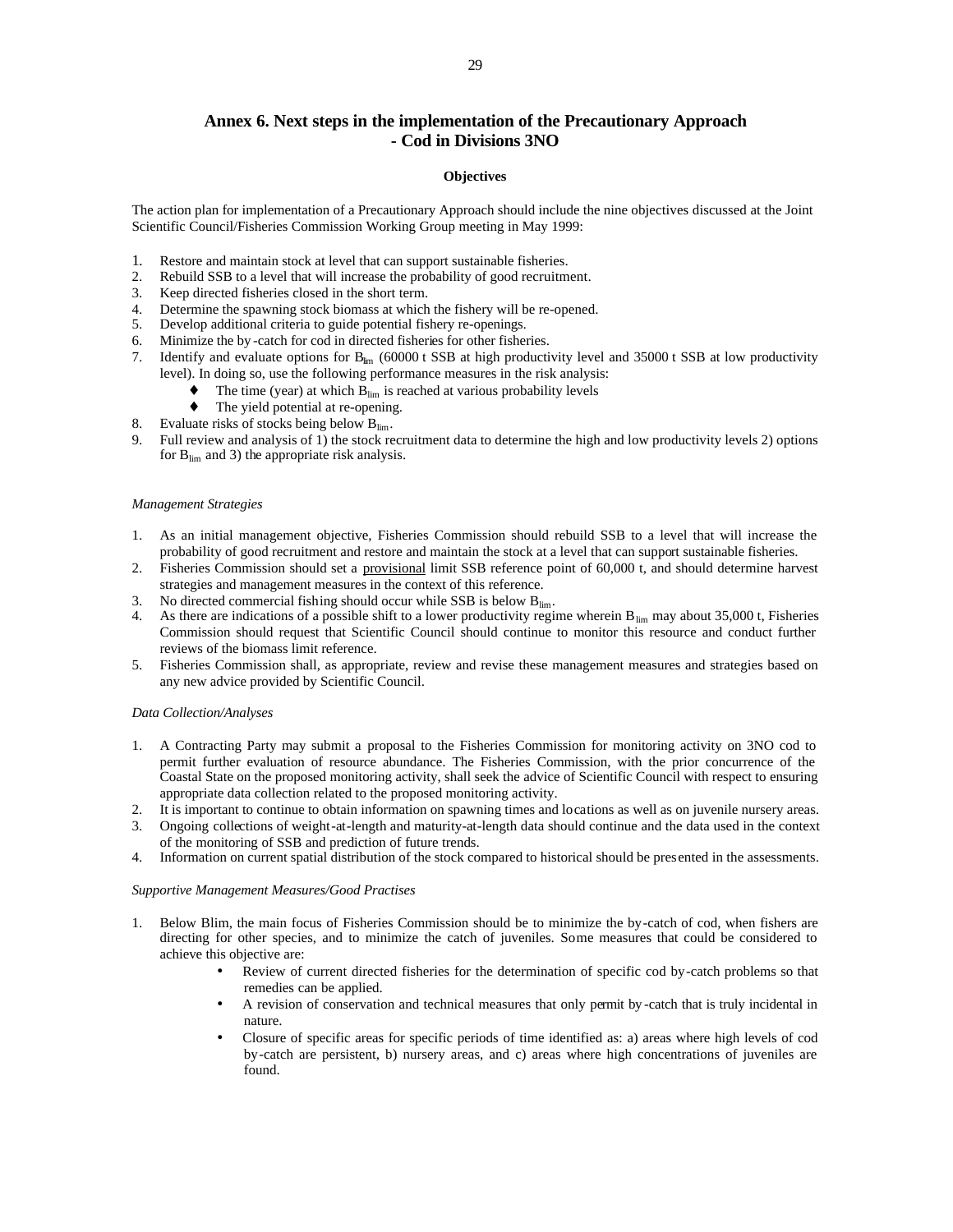# **Annex 7. Next steps in the implementation of the Precautionary Approach - Yellowtail flounder in Divisons 3LNO**

#### **Objectives**

The action plan for implementation of a Precautionary Approach should include the eight objectives discussed at the Joint Scientific Council/Fisheries Commission Working Group meeting in May 1999:

- 1. Maintain harvest levels that will continue to rebuild and maintain the stock biomass above the rebuilt biomass level.
- 2. Continue with a comprehensive suite of management measures.
- 3. Ensure a conduct of the fishery in a manner that will not jeopardize recovery of other stocks in the area which are currently under moratorium, specifically 3NO cod and 3LNO American plaice.
- 4. Performance measures of interest to the managers could be expressed in terms of biomass and its trajectory and where it is with respect to the reference level and catch levels. With respect to catch, the performance measure was: cumulated yield, yield trajectories and trends (in particular, to identify declining trends).
- 5. It was noted that production models do not permit determination of all reference points. It should be ensured that data are available for scientists to move toward using age-structured modelling.
- 6. Despite these limitations, production modelling is a tool that could be used to start to evaluate real F limits and could be used to provide insight in what will happen if there are lower or higher fishing mortality levels.
- 7. There is a need to develop "target" biomass levels that could be higher than the biological limits so as to take into account management objectives including economic considerations.
- 8. Endorse the work of the Scientific Council in its attempts to develop a better understanding of the stock-recruit relationship.

#### *Management Strategies*

- 1. As a management objective, Fisheries Commission should maintain SSB at a level that will continue the probability of good recruitment and maintain the stock at a level that will support a sustainable fishery.
- Given that the present estimate of  $F_{\text{buf}}$  is in the same range as the 2/3  $F_{\text{MSY}}$  value used in past requests from Fisheries Commission, the value of 11% for exploitation rate could continue to be used by Fisheries Commission as a basis for establishing catch levels until such time as Scientific Council may recommend an alternative.
- 3. Fisheries Commission requests Scientific Council to give priority to work aimed at calculation of possible biological reference points as appropriate including age-based models and any other applicable stock evaluation methodologies.
- 4. Fisheries Commission shall, as appropriate, review and revise these management measures and strategies based on any new advice provided by Scientific Council.

#### *Data Collection/Analyses*

- 1. Scientific Council and Fisheries Commission should encourage continuation of multiple annual surveys in support of stock assessment.
- 2. Contracting Parties should ensure that appropriate data are collected and that scientists utilize stock evaluation techniques that allow for estimation of stock size and exploitation rates, risk assessment procedures, and a fuller evaluation of reference points.
- 3. Scientific Council continue efforts to develop a better understanding of the stock-recruit relationship.
- 4. Scientific Council and Contracting Parties continue to monitor expansion of the range into Div. 3L.
- 5. Scientific Council and Contracting Parties continue to monitor recruitment as well as trends in weight-at-age.
- 6. Scientific Council to review and update, as necessary, information on spawning locations and timing.
- 7. Scientific Council to provide updated information to the Fisheries Commission regarding the distribution of juvenile yellowtail flounder in relation to adult distribution.

#### *Supportive Management Measures/Good Practises*

- 1. Fisheries Commission should take steps to minimize the catch of juveniles, and ensure that the total catches of yellowtail flounder are in accordance with the target exploitation rate. Some measures that could be considered to achieve this objective are:
	- Review of current directed fisheries for the determination of specific yellowtail flounder by-catch problems so that remedies can be applied.
	- A revision of conservation and technical measures that only permit by-catch that is truly incidental in nature.
	- Closure of specific areas for specific periods of time identified as: a) nursery areas, and b) areas where high concentrations of juveniles are found.
- 2. Fisheries Commission to explore the utility of closure periods to protect spawners as well as the utility of closures of areas identified as spawning locations.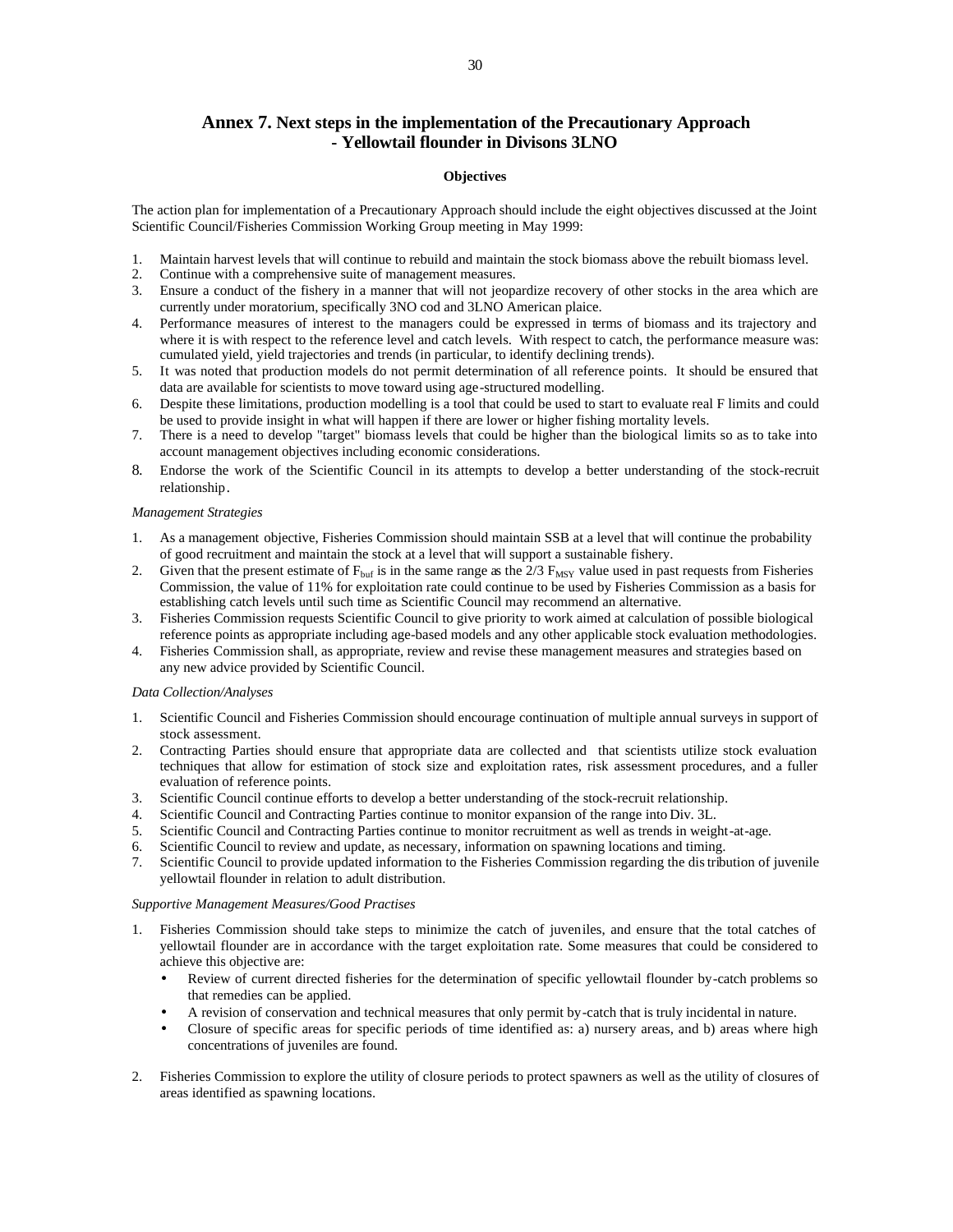# **Annex 8. Next steps in the implementation of the Precautionary Approach - American plaice in Divisions 3LNO**

#### **Objectives**

The action plan for implementation of a Precautionary Approach should include the following eight objectives that are similar to those developed during the 1999 meeting of the Working Group for the other 3 model stocks as follows:

- 1. Rebuild SSB to a level that will increase the probability of good recruitment.
- 2. Keep directed fisheries closed in the short term.
- 3. Determine the spawning stock biomass at which the fishery will be re-opened.
- 4. Develop additional criteria to guide potential fishery re-openings.
- 5. Minimize the by -catch for American plaice in directed fisheries for other fisheries.
- 6. Identify and evaluate options for  $B_{\text{lim}}$ . In doing so, use the following performance measures in the risk analysis:
	- The impacts of possible changes in natural mortality on estimates of  $B_{lim}$
	- The time (year) at which  $B_{lim}$  is reached at various probability levels
	- The yield potential at re-opening.
- 7. Evaluate risks of stock being below Blim.
- 8. Full review and analysis of 1) the stock recruitment data to determine the high and low productivity levels 2) the data as they pertain to possible changes in natural mortality 3) options for  $B_{lim}$  and 4) the appropriate risk analyses.

#### *Management Strategies*

- 1. As an initial management objective, Fisheries Commission should rebuild SSB to a level that will increase the probability of good recruitment and restore and maintain the stock at a level that can support sustainable fisheries.
- 2. Fisheries Commission should adopt a conservation objective for 3LNO American plaice that ensures an ongoing full age range in the spawner population in order to promote the best possible stability in annual recruitment.
- 3. No directed commercial fishing should occur while SSB is below  $B_{\text{lim}}$ .
- 4. Fisheries Commission should request Scientific Council to continue monitoring of resource and conduct a full review of reference points.
- 5. Fisheries Commission shall, as appropriate, review and revise these management measures and strategies based on any new advice provided by Scientific Council.

#### *Data Collection/Analyses*

- 1. A Contracting Party may submit a proposal to the Fisheries Commission for monitoring activity on 3NO cod to permit further evaluation of resource abundance. The Fisheries Commission, with the prior concurrence of the Coastal State on the proposed monitoring activity, shall seek the advice of Scientific Council with respect to ensuring appropriate data collection related to the proposed monitoring activity.
- 2. It is important to continue to obtain information on spawning times and locations as well as on juvenile nursery areas.
- 3. Ongoing collections of weight-at-length and maturity-at-length data should continue and the data used in the context of the monitoring of SSB and prediction of future trends.
- 4. Information on current spatial distribution of the stock compared to historical should be presented in the assessments.
- 5. Scientific Council should continue its investigations on the impact of possible changes in natural mortality, in particular with respect to the determination of reference points for American plaice in 3LNO. The assessment framework (analytical or otherwise) should be investigated and defined in that context.

#### *Supportive Management Measures/Good Practises*

- 1. Below  $B_{\text{lim}}$ , the main focus of Fisheries Commission should be to minimize the by -catch of American plaice, when fishers are directing for other species, and to minimize the catch of juveniles. Some measures that could be considered to achieve this objective are:
	- Review of current directed fisheries for the determination of specific American plaice by-catch problems so that remedies can be applied.
	- A revision of conservation and technical measures that only permit by-catch that is truly incidental in nature.
	- Closure of specific areas for specific periods of time identified as: a) areas where high levels of American plaice by-catch are persistent, b) nursery areas, and c) areas where high concentrations of juveniles are found.